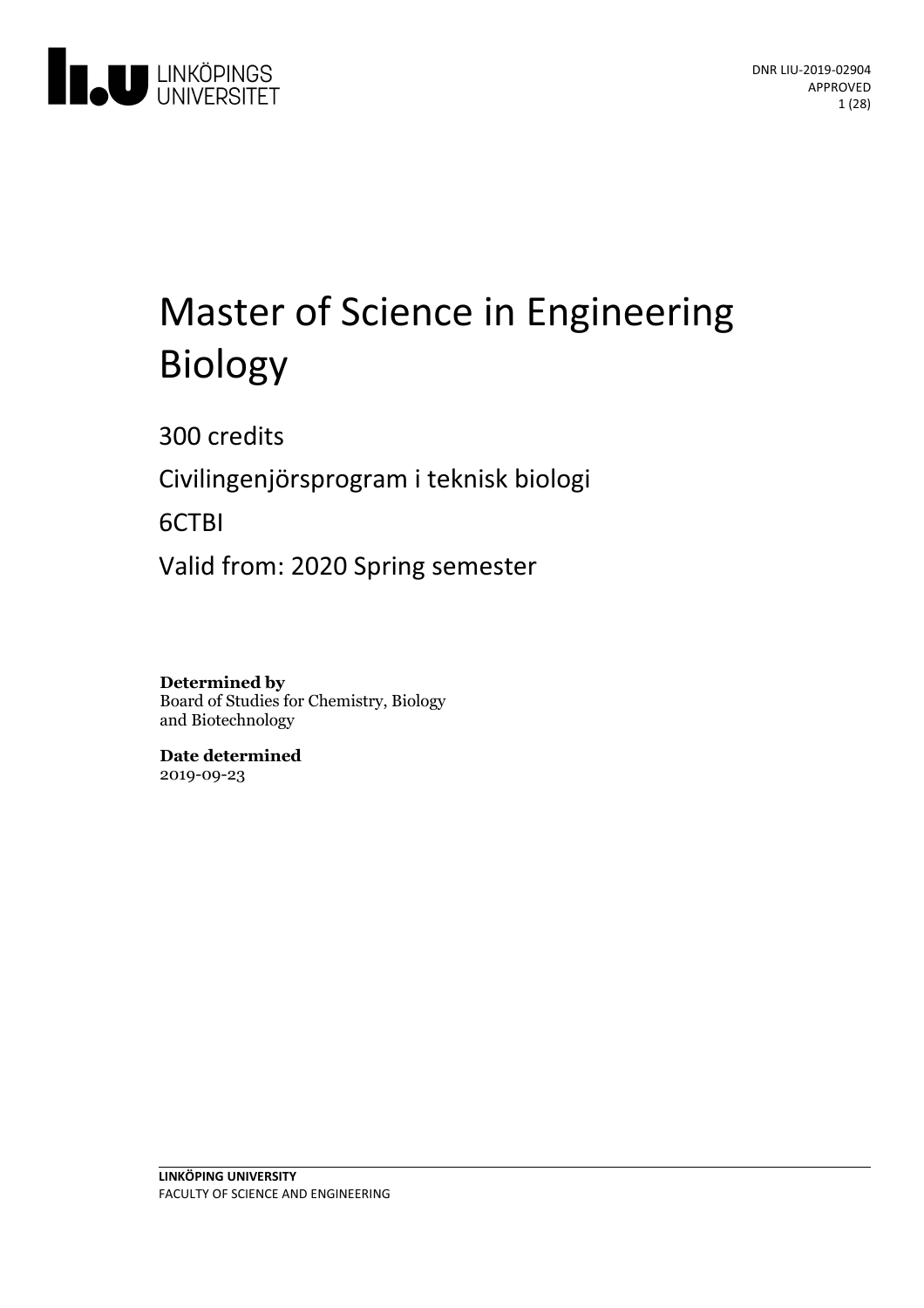# Entry requirements

.

# Degree in Swedish

Civilingenjör 300 hp och Teknologie master 120 hp

# Degree in English

Master of Science in Engineering 300 credits and Master of Science 120 credits

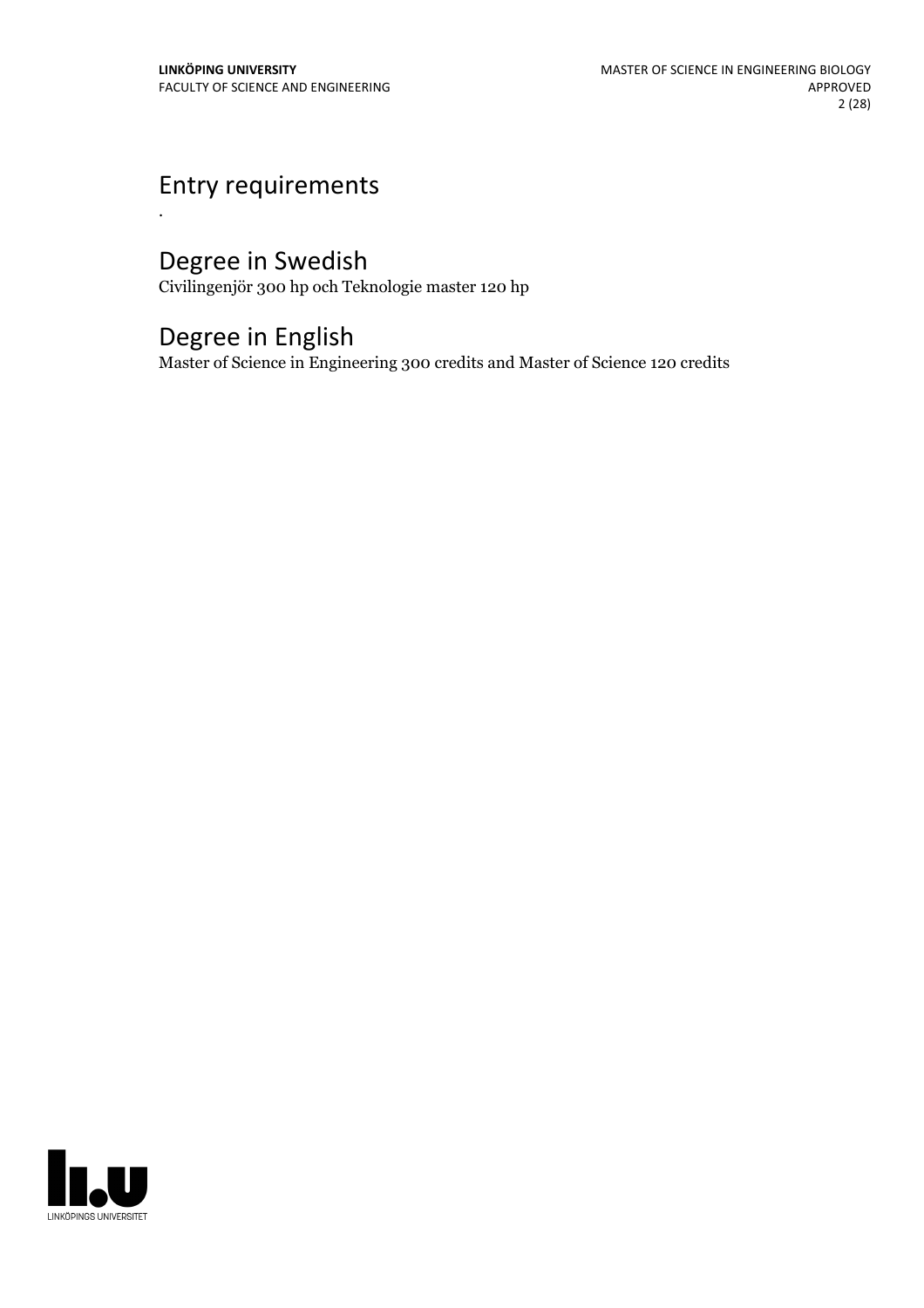# **Curriculum**

# **Semester 1 (Autumn 2020)**

| Course<br>code | Course name                             | <b>Credits</b> | Level | <b>Timetable</b><br>module | <b>ECV</b> |
|----------------|-----------------------------------------|----------------|-------|----------------------------|------------|
| Period 0       |                                         |                |       |                            |            |
| NKEA02         | <b>General Chemistry 1</b>              | $6*$           | G1X   |                            | C          |
| TATB02         | <b>Foundation Course in Mathematics</b> | $6*$           | G1X   |                            | C          |
| Period 1       |                                         |                |       |                            |            |
| NKEA02         | <b>General Chemistry 1</b>              | $6*$           | G1X   | 1/2                        | C          |
| NKEA04         | <b>General Chemistry 2</b>              | 6              | G1X   | 1/2                        | C          |
| TATB02         | <b>Foundation Course in Mathematics</b> | $6*$           | G1X   | 3                          | C          |
| Period 2       |                                         |                |       |                            |            |
| NKEA06         | Organic Chemistry 1                     | 6              | G1X   | 1/3                        | C          |
| NKEA08         | Biochemistry 1                          | 6              | G1X   | 2/4                        | C          |

# **Semester 2 (Spring 2021)**

| Course<br>code | Course name                 | <b>Credits</b> | Level | <b>Timetable</b><br>module | <b>ECV</b> |
|----------------|-----------------------------|----------------|-------|----------------------------|------------|
| Period 1       |                             |                |       |                            |            |
| NBIA25         | Cell Biology                | 6              | G1X   | 1/2                        | C          |
| TATA41         | Calculus in One Variable 1  | 6              | G1X   | 4                          | C          |
| TFYA46         | <b>Engineering Project</b>  | $6*$           | G1X   | 3                          | C          |
| TGTU96         | Sustainable study situation | $2*$           | G1X   | ۰                          | v          |
| Period 2       |                             |                |       |                            |            |
| NBIA23         | Microbiology                | 6              | G1X   | 3/4                        | C          |
| TATA42         | Calculus in One Variable 2  | 6              | G1X   | 2                          | C          |
| TFYA46         | <b>Engineering Project</b>  | $6*$           | G1X   | 1                          | C          |
| TGTU96         | Sustainable study situation | $2*$           | G1X   |                            | v          |

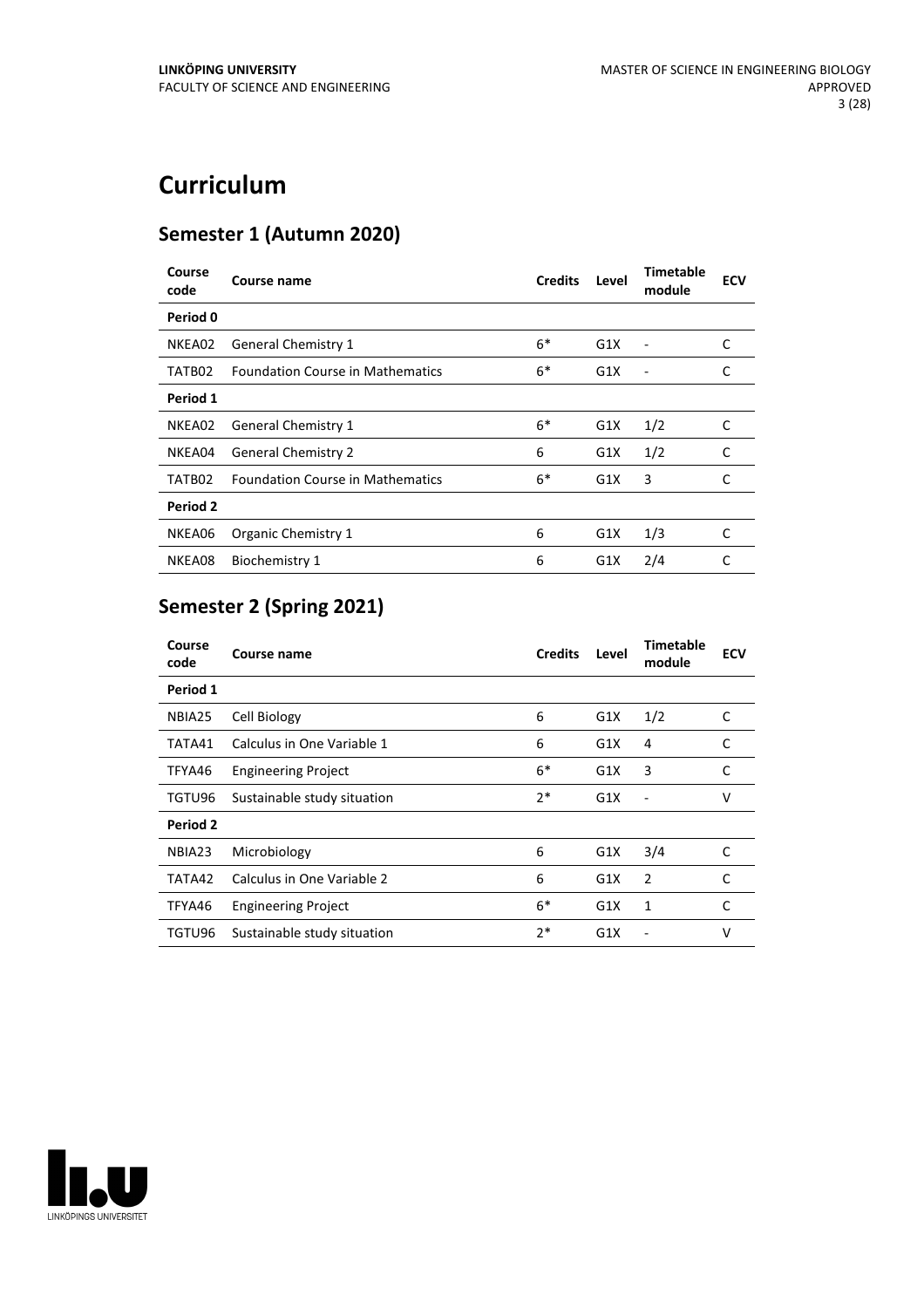### **Semester 3 (Autumn 2021)**

| Course<br>code | Course name                         | <b>Credits</b> | Level | <b>Timetable</b><br>module | <b>ECV</b> |
|----------------|-------------------------------------|----------------|-------|----------------------------|------------|
| Period 1       |                                     |                |       |                            |            |
| TATA16         | Linear Algebra                      | $6*$           | G1X   | 4                          |            |
| TDDD87         | Programming and Problem Solving     | 6              | G1X   | 3                          | C          |
| TSTE92         | <b>Electric Circuits</b>            | 6              | G1X   | 1                          |            |
| Period 2       |                                     |                |       |                            |            |
| NBIB45         | Principles in Physiology and Ethics | 6              | G1X   | 1                          | C          |
| TATA16         | Linear Algebra                      | $6*$           | G1X   | 3                          | C          |
| TFYA16         | <b>Engineering Mechanics</b>        | 6              | G1X   | 4                          |            |

### **Semester 4 (Spring 2022)**

| Course<br>code | Course name                                              | <b>Credits</b> | Level            | <b>Timetable</b><br>module | <b>ECV</b> |
|----------------|----------------------------------------------------------|----------------|------------------|----------------------------|------------|
| Period 1       |                                                          |                |                  |                            |            |
| TAMS11         | Probability and Statistics, first course                 | 6              | G2X              | 4                          | C          |
| TATA83         | Calculus, several variables                              | 6              | G1X              | 1                          | C          |
| TFYY55         | Physics                                                  | $6*$           | G <sub>2</sub> X | $\overline{2}$             | C          |
| Period 2       |                                                          |                |                  |                            |            |
| TDDE49         | Databases and information security for<br>bioinformatics | 6              | G2X              | 4                          | C          |
| TFKE36         | <b>Biochemistry 2</b>                                    | 6              | G2X              | 1/2                        | C          |
| TFYY55         | <b>Physics</b>                                           | $6*$           | G2X              | 3                          | C          |

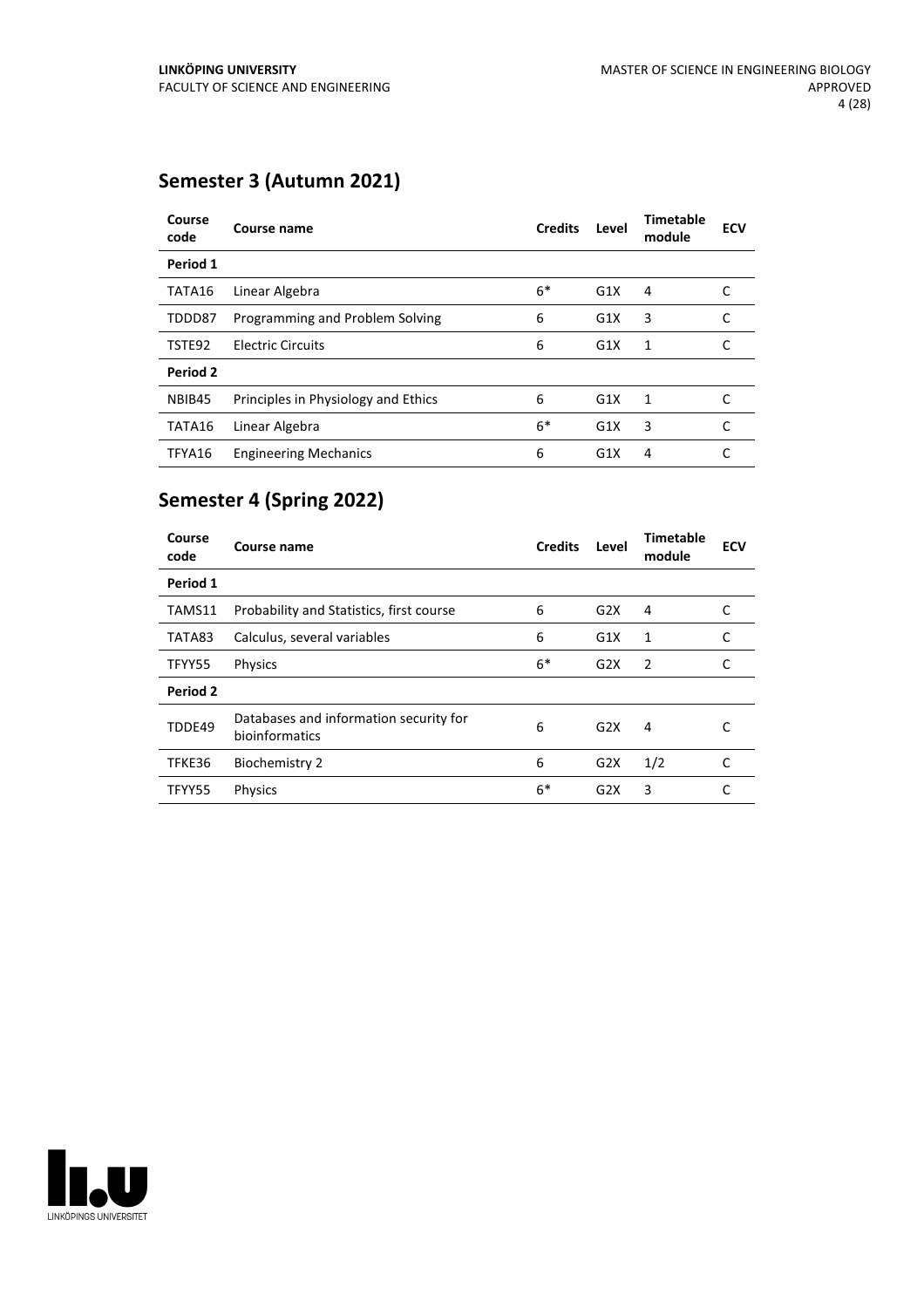### **Semester 5 (Autumn 2022)**

| Course<br>code | Course name                                | <b>Credits</b> | Level            | <b>Timetable</b><br>module | <b>ECV</b> |
|----------------|--------------------------------------------|----------------|------------------|----------------------------|------------|
| Period 1       |                                            |                |                  |                            |            |
| TFYA35         | <b>Molecular Physics</b>                   | 6              | G <sub>2</sub> X | 4                          |            |
| TSBB14         | Signal and Image Processing                | 6*             | G2X              | 3                          |            |
| TVMB17         | Immunobiology and Immunological Techniques | - 6            | G2X              | 1/2                        |            |
| Period 2       |                                            |                |                  |                            |            |
| TSBB14         | Signal and Image Processing                | $6*$           | G2X              | 3                          |            |
| TSRT23         | <b>Automatic Control</b>                   | 6              | G2X              | 4                          |            |
| TVCB14         | Molecular Genetics and Gene Technology     | 6              | G <sub>2</sub> X | 1/2                        |            |

### **Semester 6 (Spring 2023)**

#### **Course code Course name Credits Level Timetable module ECV Period 1** TBMT19 Models in System Biology **2** G2X 2 C TBMT33 System Biology and Modelling, Bachelor Project 16\* G2X 2 C TFMT14 Measurement Technology 6 G2X 3 C TVCB11 Cellbiological Methodology 6 G2X 1/4 C **Period 2** TBMT33 System Biology and Modelling, Bachelor Project 16\* G2X 2/3/4 C TPTE06 Industrial Placement 6 G1X - E

#### *Preliminary courses*

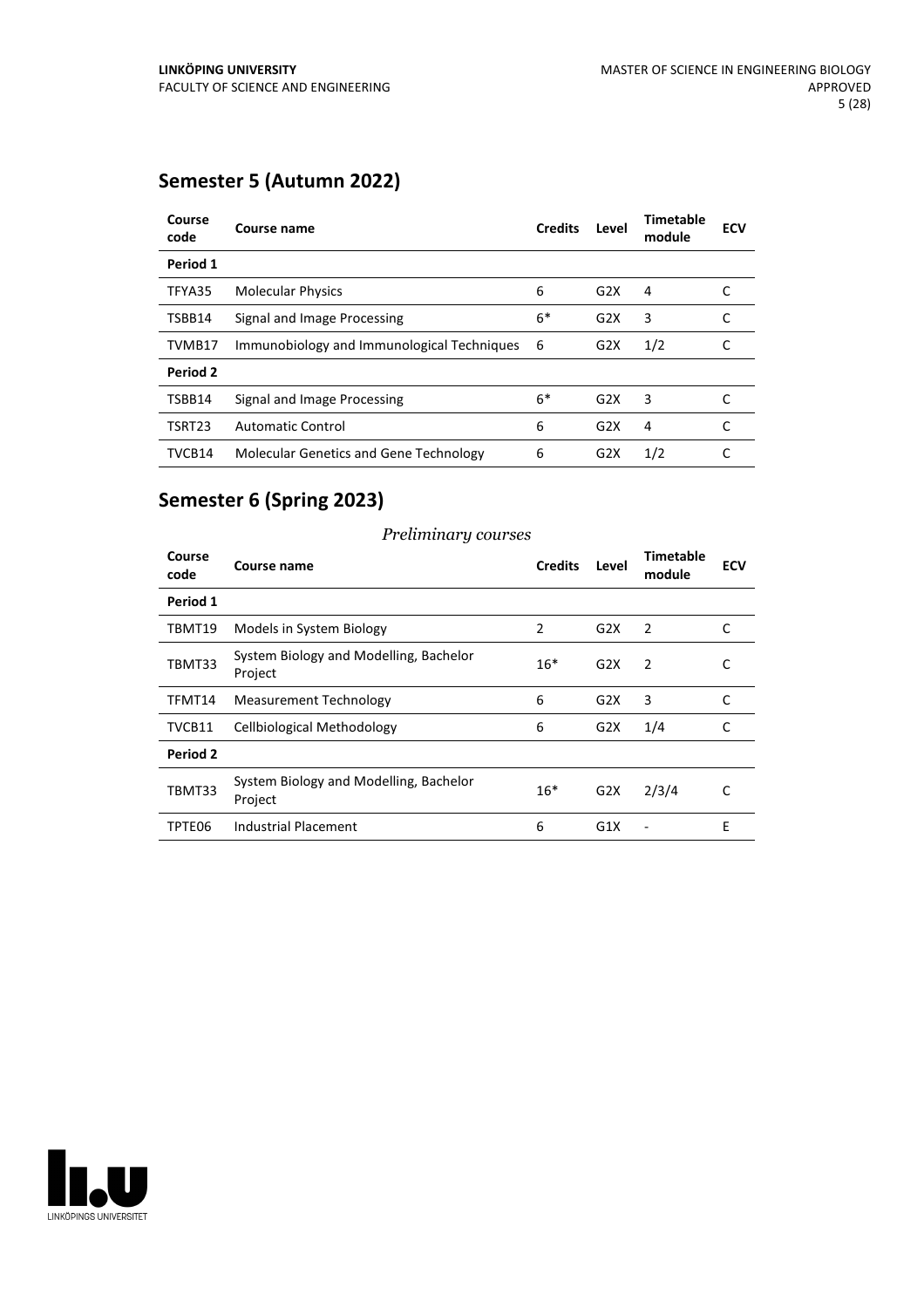### **Semester 7 (Autumn 2023)**

| Course<br>code | <b>Course name</b>                                | <b>Credits</b> | Level | <b>Timetable</b><br>module | <b>ECV</b>   |
|----------------|---------------------------------------------------|----------------|-------|----------------------------|--------------|
| Period 1       |                                                   |                |       |                            |              |
| TFYA47         | Surfaces and Interfaces                           | 6              | A1X   | $\overline{2}$             | C            |
| TFYA98         | Materials and Nanotechnology                      | $6*$           | A1X   | 4                          | $\mathsf{C}$ |
| TANA21         | <b>Scientific Computing</b>                       | 6              | G1X   | 3                          | C/E          |
| TAOP88         | <b>Engineering Optimization</b>                   | 6              | G2X   | $\mathbf{1}$               | C/E          |
| TATM38         | Mathematical Models in Biology                    | 6              | A1X   | 3                          | C/E          |
| TBMT57         | <b>Biomedical Optics</b>                          | 6              | A1X   | $\mathbf{1}$               | E            |
| TEAE01         | Industrial Economics, Basic Course                | 6              | G1X   | 2                          | E            |
| TGTU91         | Oral and Written Communication                    | 6              | G1X   | 2                          | E            |
| THFR27         | French with a technical focus                     | $6*$           | G1X   | 4                          | E            |
| THSP27         | Spanish with a technical focus                    | $6*$           | G1X   | 4                          | E            |
| THTY27         | German with a technical focus                     | $6*$           | G1X   | 4                          | E            |
| Period 2       |                                                   |                |       |                            |              |
| TAMS41         | Statistical Modelling with Regression Methods     | 6              | A1X   | 3                          | C            |
| TFYA98         | Materials and Nanotechnology                      | $6*$           | A1X   | $\mathbf{1}$               | C            |
| TBMI04         | eHealth: Aims and Applications                    | 6              | G2X   | 2/4                        | C/E          |
| TFYA30         | Supramolecular Chemistry                          | 6              | A1X   | $\overline{2}$             | C/E          |
| THFR27         | French with a technical focus                     | $6*$           | G1X   | 4                          | E            |
| THSP27         | Spanish with a technical focus                    | $6*$           | G1X   | 4                          | E            |
| THTY27         | German with a technical focus                     | $6*$           | G1X   | 4                          | E            |
| TMMS31         | Biomechanical Modelling of Tissues and<br>Systems | 6              | A1X   | $\overline{4}$             | E            |



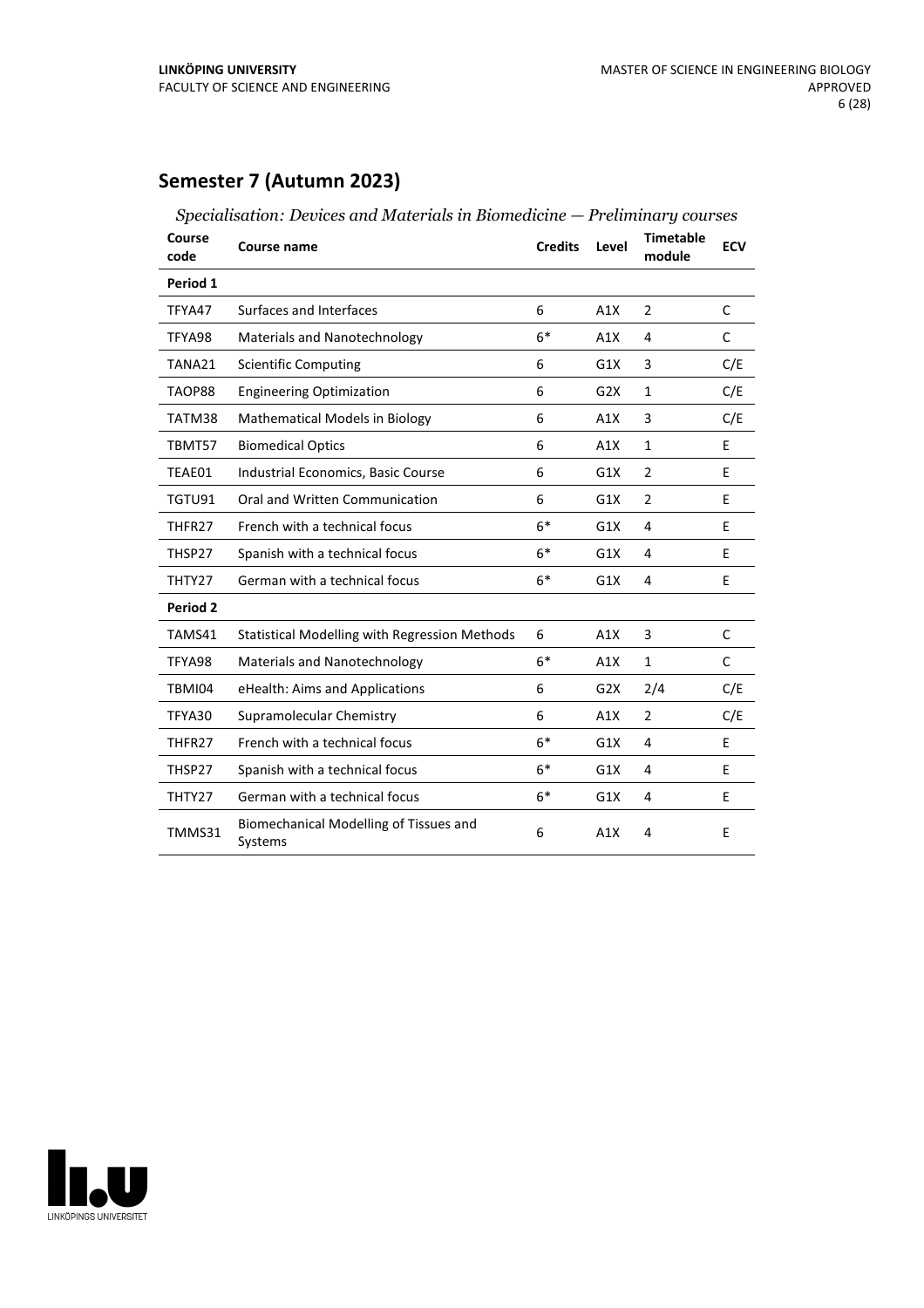# **Semester 8 (Spring 2024)**

| specialisation. Devices and materials in Diomedicine                            |                |                  | Themmund y complete |                  |
|---------------------------------------------------------------------------------|----------------|------------------|---------------------|------------------|
| Course name                                                                     | <b>Credits</b> | Level            | module              | <b>ECV</b>       |
|                                                                                 |                |                  |                     |                  |
| <b>Biosensor Technology</b>                                                     | 6              | A1X              | 3                   | C                |
| Surface Science                                                                 | 6              | A1X              | $\mathbf{1}$        | C                |
| Materials in Medicine (CDIO-Project)                                            | $6*$           | A1X              | $\overline{2}$      | C/E              |
| Neural Networks and Learning Systems                                            | 6              | A1X              | $\overline{2}$      | E                |
| Object Oriented Programming in Java                                             | 6              | G2X              | $\mathbf{1}$        | E                |
| Megagame - Design for Sustainable<br>Development in the light of Climate Change | $6*$           | G <sub>2</sub> X |                     | E                |
| Alternative Energy Sources and their<br>Applications                            | 6              | G <sub>2</sub> X | 4                   | E                |
| <b>Technology and Ethics</b>                                                    | 6              | G1X              | $\mathbf{1}$        | E                |
| English                                                                         | $6*$           | G1X              | 4                   | E                |
| <b>Quality Management</b>                                                       | 6              | G <sub>2</sub> X | 1                   | E                |
| <b>Industrial Control Systems</b>                                               | 6              | A1X              | 2                   | E                |
|                                                                                 |                |                  |                     |                  |
| Imaging and Ubiquitous Biosensing                                               | 6              | A1X              | $\mathbf{1}$        | C                |
| eHealth: Innovation and Entrepreneurship                                        | 6              | G2X              | 2/4                 | C/E              |
| Materials in Medicine (CDIO-Project)                                            | $6*$           | A1X              | $\overline{2}$      | C/E              |
| <b>Biomedical Modeling and Simulation</b>                                       | 6              | A1X              | 3                   | E                |
| Megagame - Design for Sustainable<br>Development in the light of Climate Change | $6*$           | G <sub>2</sub> X | L,                  | E                |
| <b>Chemical Sensor Systems</b>                                                  | 6              | A1X              | 4                   | E                |
| Philosophy of Science and Technology                                            | 6              | G1X              | 4                   | E                |
| English                                                                         | $6*$           | G1X              | 4                   | E                |
|                                                                                 |                |                  |                     | <b>Timetable</b> |

#### *Specialisation: Devices and Materials in Biomedicine — Preliminary courses*

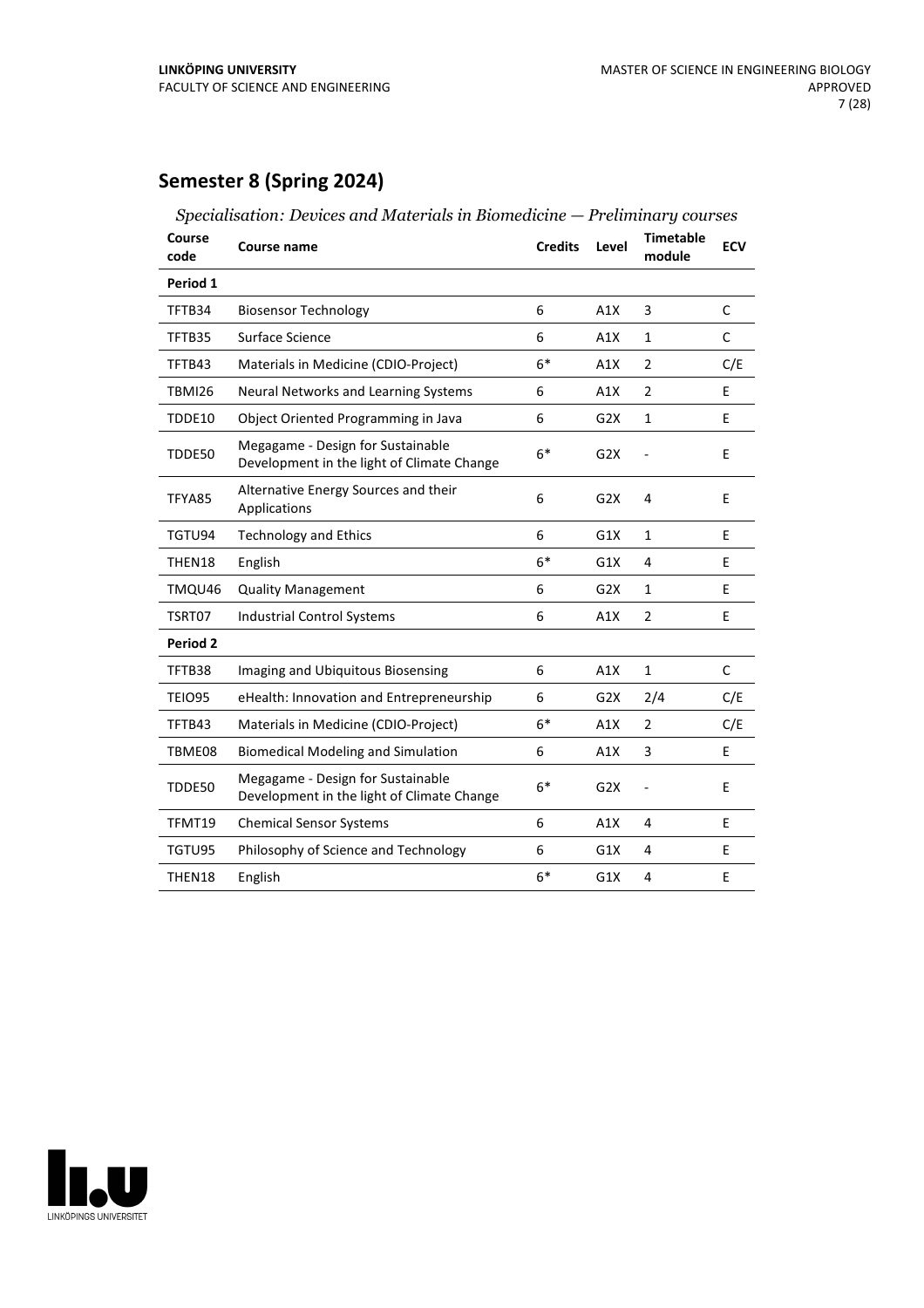### **Semester 9 (Autumn 2024)**

| Course<br>code | <b>Course name</b>                           | <b>Credits</b> | Level            | <b>Timetable</b><br>module | <b>ECV</b>   |
|----------------|----------------------------------------------|----------------|------------------|----------------------------|--------------|
| Period 1       |                                              |                |                  |                            |              |
| TFTB48         | <b>Biomedical Materials</b>                  | 6              | A1X              | $\mathbf{1}$               | C            |
| TAMS81         | <b>Experimental Design</b>                   | 6              | A1X              | 4                          | C/E          |
| <b>TBMI28</b>  | eHealth Project                              | $12*$          | A1X              | 2/4                        | C/E          |
| <b>TEIO94</b>  | Entrepreneurship and Idea Development        | $6*$           | G <sub>2</sub> X | 3                          | C/E          |
| TSRT92         | Modelling and Learning for Dynamical Systems | 6              | A1X              | 3                          | C/E          |
| TDDE18         | Programming C++                              | $6*$           | G <sub>2</sub> X | $\overline{2}$             | E            |
| TEAE01         | Industrial Economics, Basic Course           | 6              | G1X              | 2                          | E            |
| TFTB46         | <b>Advanced Bioinformatics</b>               | 6              | A1X              | $\overline{2}$             | E            |
| TFYA43         | Nanotechnology                               | 6              | G2X              | 3                          | E            |
| TMQU03         | <b>Quality Management and Engineering</b>    | 6              | G <sub>2</sub> X | $\overline{2}$             | E            |
| Period 2       |                                              |                |                  |                            |              |
| TFTB33         | Microsystems and Nanobiology                 | 6              | A1X              | 3                          | $\mathsf{C}$ |
| <b>TBMI28</b>  | eHealth Project                              | $12*$          | A1X              | $\frac{1}{2}$              | C/E          |
| TEIO94         | Entrepreneurship and Idea Development        | $6*$           | G2X              | 4                          | C/E          |
| TBMT01         | <b>Biomedical Signal Processing</b>          | 6              | A1X              | $\mathbf{1}$               | E            |
| TDDE18         | Programming C++                              | $6*$           | G2X              | $\mathbf{1}$               | E            |
| TFKE30         | <b>Analytical Chemistry</b>                  | 6              | G1X              | 4                          | E            |
| TFYA32         | Industrial Biotechnology                     | 6              | A1X              | $\mathbf{1}$               | E            |
| TFYA37         | Soft Condensed Matter Physics                | 6              | A1X              | $\mathbf{1}$               | E            |
| TGTU04         | Leadership                                   | 6              | G2X              | $\overline{2}$             | E            |
| TGTU49         | <b>History of Technology</b>                 | 6              | G1X              | 3                          | E            |
| TKMJ24         | <b>Environmental Engineering</b>             | 6              | G1X              | 1                          | E            |
| TVCB13         | <b>Stem Cell Engineering</b>                 | 6              | A1X              | 3                          | E            |



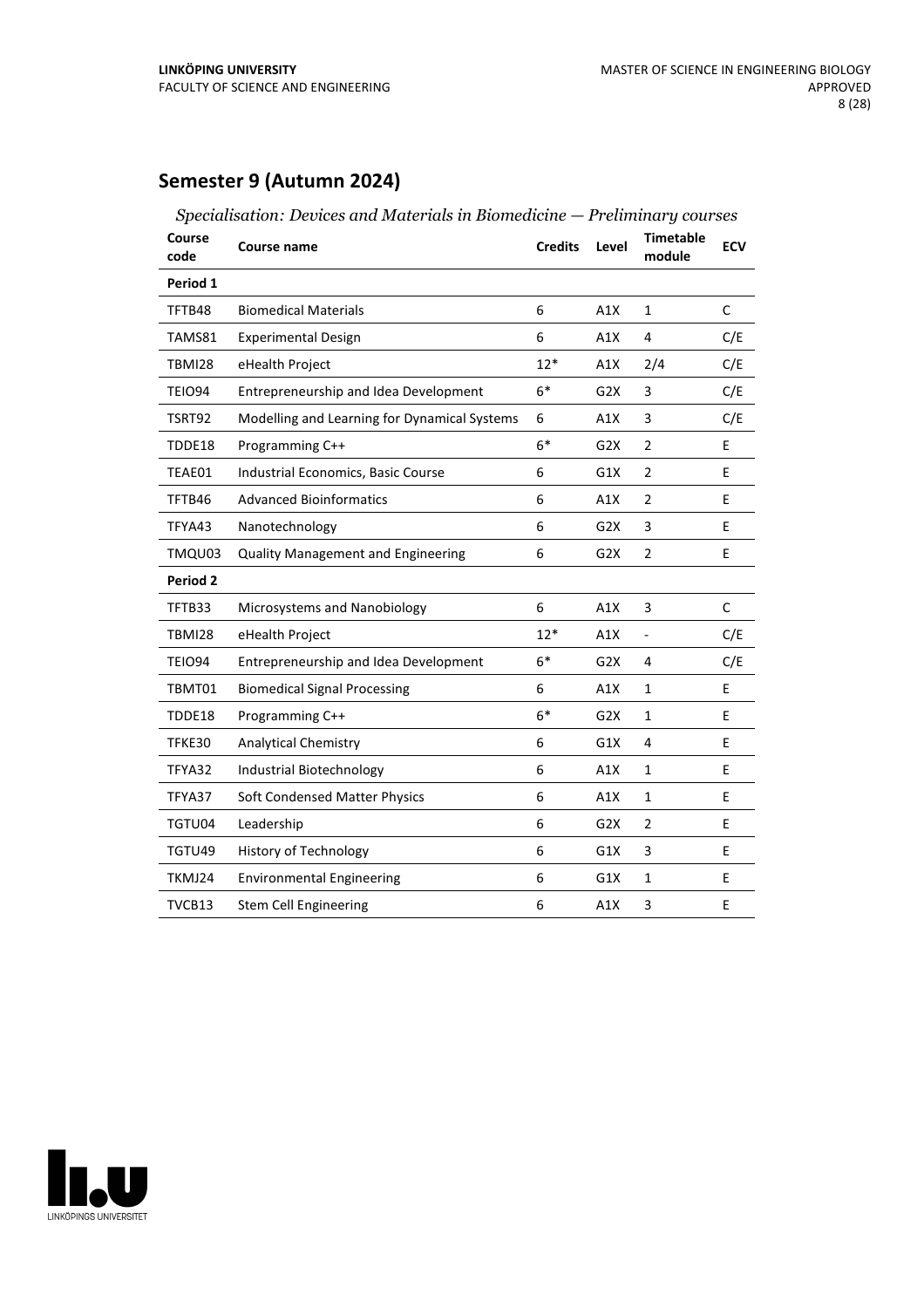### **Semester 10 (Spring 2025)**

*Specialisation: Devices and Materials in Biomedicine — Preliminary courses*

| Course<br>code | Course name                      | <b>Credits</b> | Level            | <b>Timetable</b><br>module | <b>ECV</b> |
|----------------|----------------------------------|----------------|------------------|----------------------------|------------|
| Period 1       |                                  |                |                  |                            |            |
| TQXX33         | Degree project - Master's Thesis | $30*$          | A1X              | $\overline{\phantom{a}}$   |            |
| Period 2       |                                  |                |                  |                            |            |
| TQXX33         | Degree project - Master's Thesis | $30*$          | A <sub>1</sub> X | $\overline{\phantom{a}}$   |            |

ECV = Elective / Compulsory /Voluntary

\*The course is divided into several semesters and/or periods

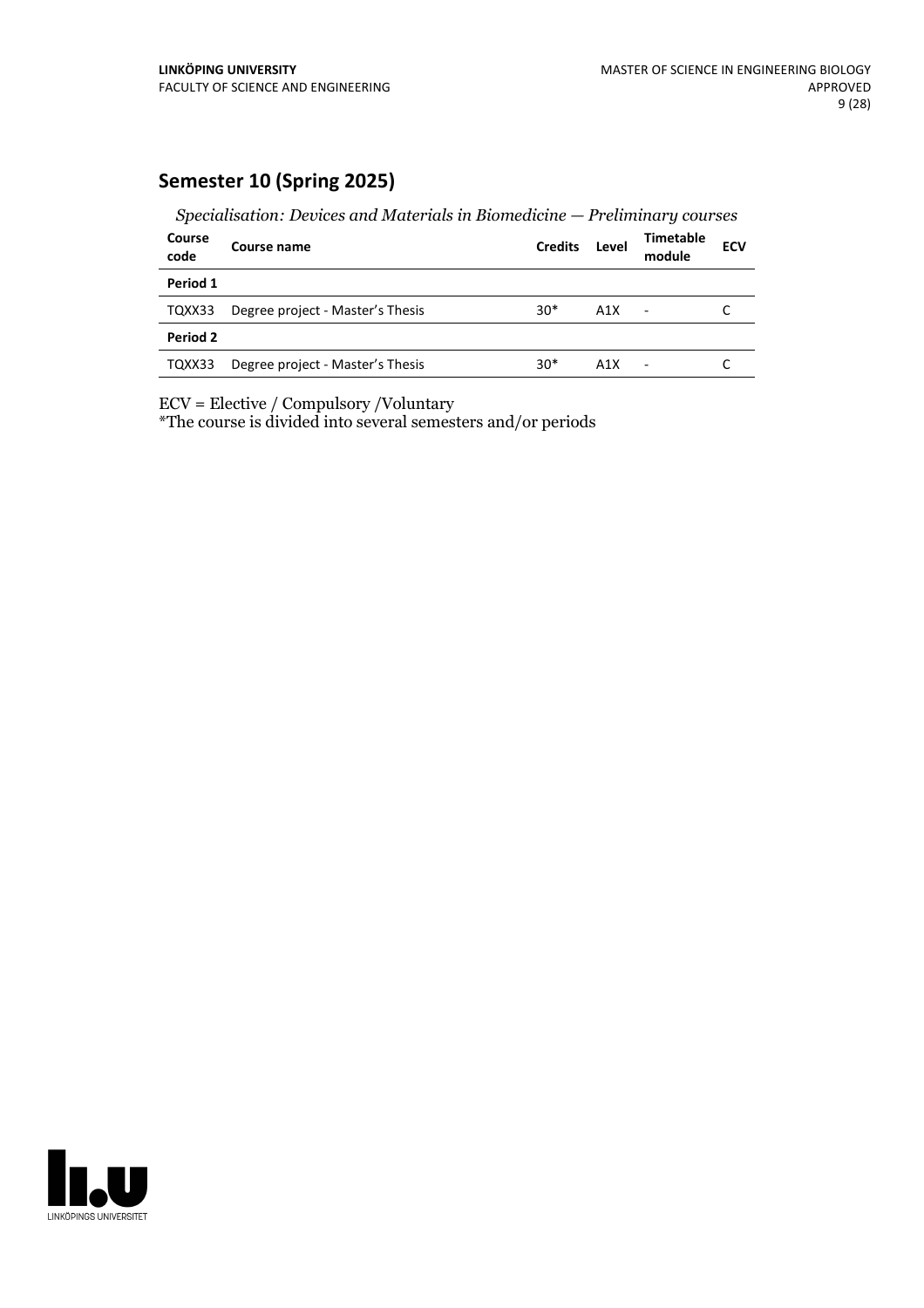# **Common rules**

### **Structure and organisation of study programmes**

The contents and design of the programmes are to be continuously revised such that new knowledge is integrated into courses and specialisations. Within one programme, several study specialisations or profiles may be available. The identities of the study specialisations or profiles and the regulations governing how these may be selected are given in the syllabus and curriculum for the particular field of study and programmes.

The structure and organisation of the programmes are to follow specified criteria that are summarised in the syllabus for each programme.

- 
- The syllabus defines the aims of the study programme.<br>• The curriculum, which constitutes one part of the syllabus for the field of study, gives details of the terms in which the various courses have been timetabled, and their scheduling through the academic year.<br>• The course syllabus specifies, among other things, the aim and contents of
- the course, and the prior knowledge that a student must have, in addition to the admission requirements for the programme, in order to be able to benefit from the course.

### **Qualification requirements**

The qualification requirements specified in the Higher Education Ordinance 2007 apply to students admitted after 1 July 2007. A student who has completed components of a programme after 1 July 2007 has the right to be assessed with respect to the qualification requirements specified by the Higher Education Ordinance 2007. In addition, local regulations laid down by the faculty boards and university board apply, see

http://styrdokument.liu.se/Regelsamling/Innehall/Utbildning\_pa\_grund-och\_avancerad\_niva/Examina.

Higher Education Act Chapter 1, Section 8:

First-cycle courses and study programmes are to develop:

- the ability to make independent and critical assessments
- the ability to identify, formulate and solve problems autonomously, and
- the preparedness to deal with changes in working life.

In addition to knowledge and skills in their field of study, students shall develop the ability to:

- gather and interpret information at a scholarly level
- stay abreast of the development of knowledge, and
- communicate their knowledge to others, including those who lack specialist knowledge in the field.

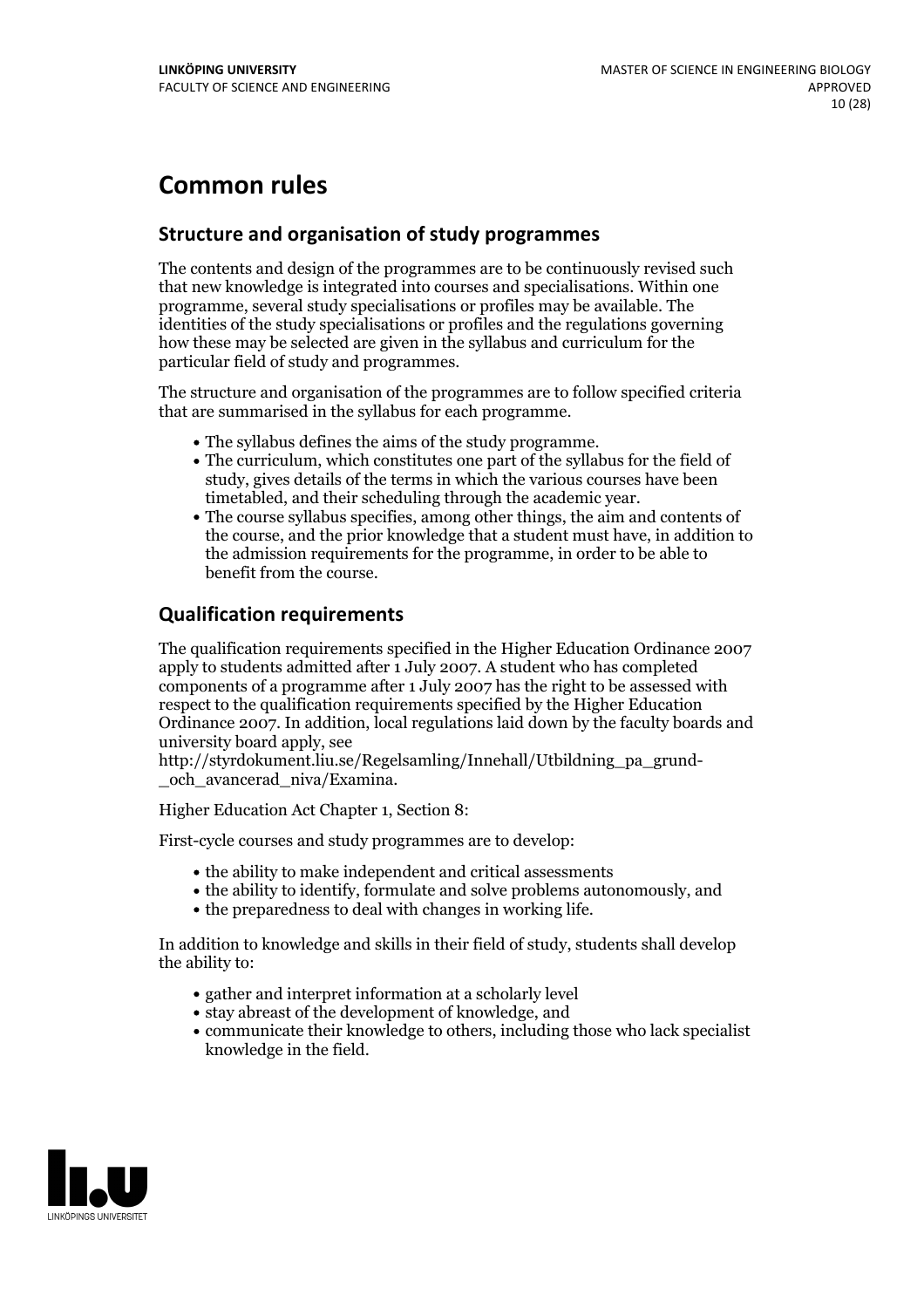### **Qualifications within a study programme**

Qualification requirements that are specific to a study programme are given in the syllabus for that programme.

### **Admission requirements and matriculation and postponement of matriculation**

A person who has been accepted for a study programme is to start their studies (matriculate) in the term that is specified in the decision about admission. The date and location of the compulsory matriculation procedure will be communicated to those admitted to the first term of the programme.

Regulations concerning admission requirements, matriculation and postponement of matriculation have been laid down in the admission regulations for Linköping University, http://styrdokument.liu.se/Regelsamling/VisaBeslut/622645.

### **Admission to a later part of a programme**

Admission to a part of a study programme is used here to refer to admission with the purpose of completing the programme and taking a degree. Admission to a later part of a programme may take place only if sufficient resources and space on the programme are available. Furthermore, the applicant must satisfy the entry requirements for the relevant term of the programme, as specified in http://styrdokument.liu.se/Regelsamling/Innehall/Utbildning\_pa\_grund- \_och\_avancerad\_niva/Tekniska\_fakulteten.

### **Interruption in studies**

Notification of an interruption in studies is to be made through a web form, https://www.lith.liu.se/for-studenter/anmalan-studieuppehall?l=en. If such a notification is not made and if the student does not do a course registration during the first term during which the interruption is to take place, the interruption will be considered to be a withdrawal. An interruption in studies must cover a complete term, and notification of interruptions can be given for a maximum of two consecutive terms. Notification of resumption of studies is to take place at the course registration for the term that follows the interruption.

A student who is taking an interruption in studies may during this period retake examinations. The student is responsible that registration for courses is carried out at the correct times in preparation for the resumption of studies.

### **Withdrawal from a study programme**

A student who wishes to withdraw from a study programme must notify the study guidance counsellor. A student who leaves the studies without giving notification of an interruption in study and who fails to register on a course for the immediately subsequent term is considered to have withdrawn. A student who has

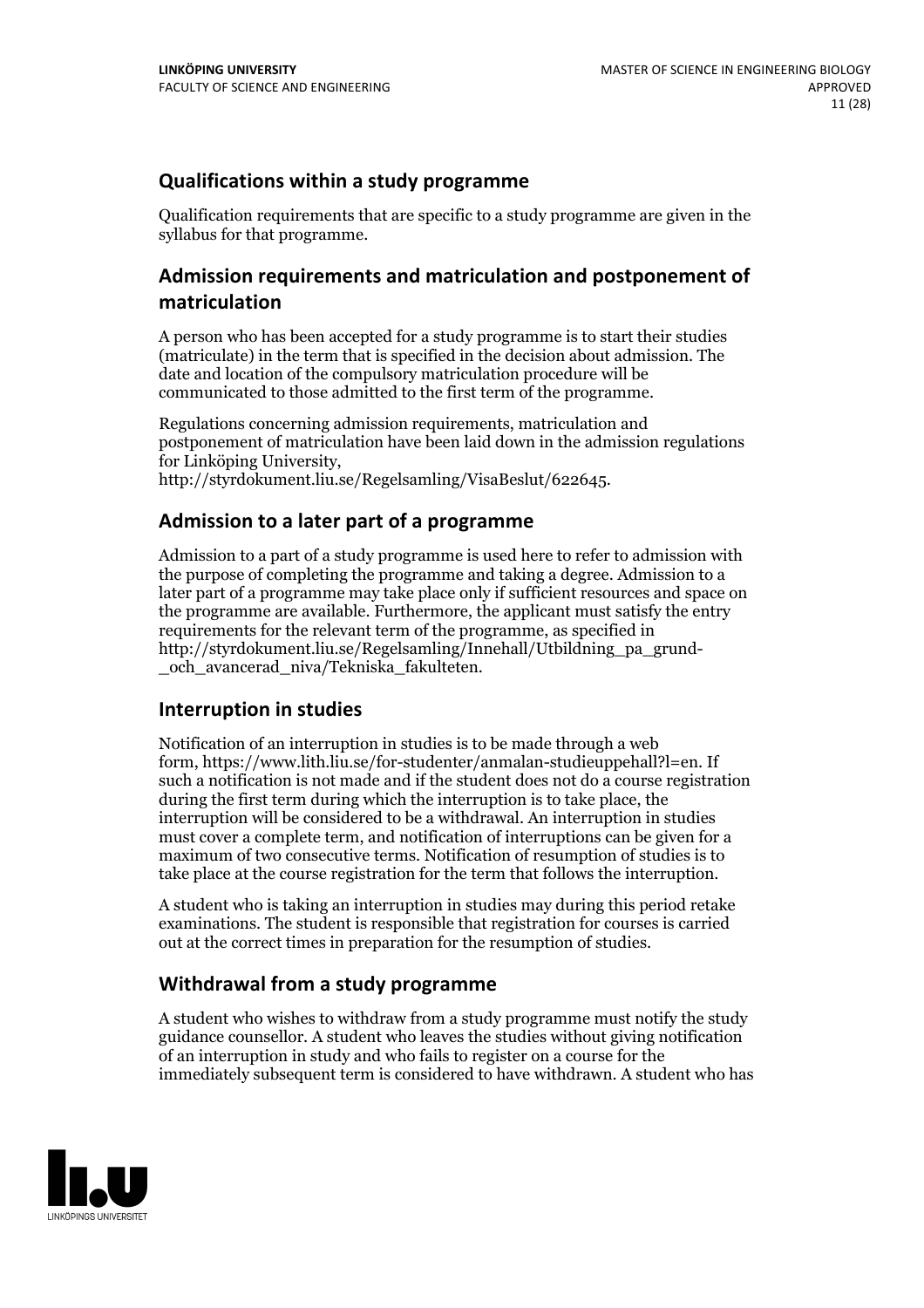withdrawn may return to the study programme if a vacancy is available that is not required for students returning after an interruption in study, and not required for students who are changing their location of study and/or study programme.

### **Courses within a study programme**

The curriculum for the various years of a study programme specify which courses are mandatory  $(m)$ , elective (e) and voluntary  $(v)$ . If a student wishes to study a different combination than the one specified in the curriculum, an application must be made to the board of studies.

#### **Voluntarycourses**

The course specified as voluntary (labelled with "v") in the programme syllabus are assessed solely as voluntary courses, and credits from these may not contribute to the requirements for a degree.

### **Courses from another study programme orthird-cycle courses**

To include courses in a degree from another study programme or third-cycle courses, the student need to apply to and be granted this from the board of studies. If such a decision is not taken, such courses are regarded as voluntary courses.

When selecting a course from another programme, the admission requirements specified in the course syllabus must be satisfied.

Admission is granted to the extent that resources allow, provided that places are available on the course.

Admission to third-cycle courses requires studies at Master's level, i.e. year 4-5 or admitted to a Master's programme. Information can be obtained from the relevant director of advanced studies.

#### **Students taking a master's programme in engineering**

Students taking a master's programme in engineering can apply to take courses given in Term 7 and later terms of the programme from all engineering master's programmes. Admission to courses at Term 7 or higher requires the possession of at least 150 credits within the programme to which the student has been admitted.

#### **Students taking a Bachelor of Science (Engineering)**

Students taking Bachelor of Science (Engineering) degrees may apply to take courses specified in the programme syllabuses of all Bachelor of Science (Engineering) programmes.

#### **Students taking a Bachelor of Science**

Students taking Bachelor of Science degrees may apply to take courses specified in the programme syllabuses of all Bachelor of Science programmes.

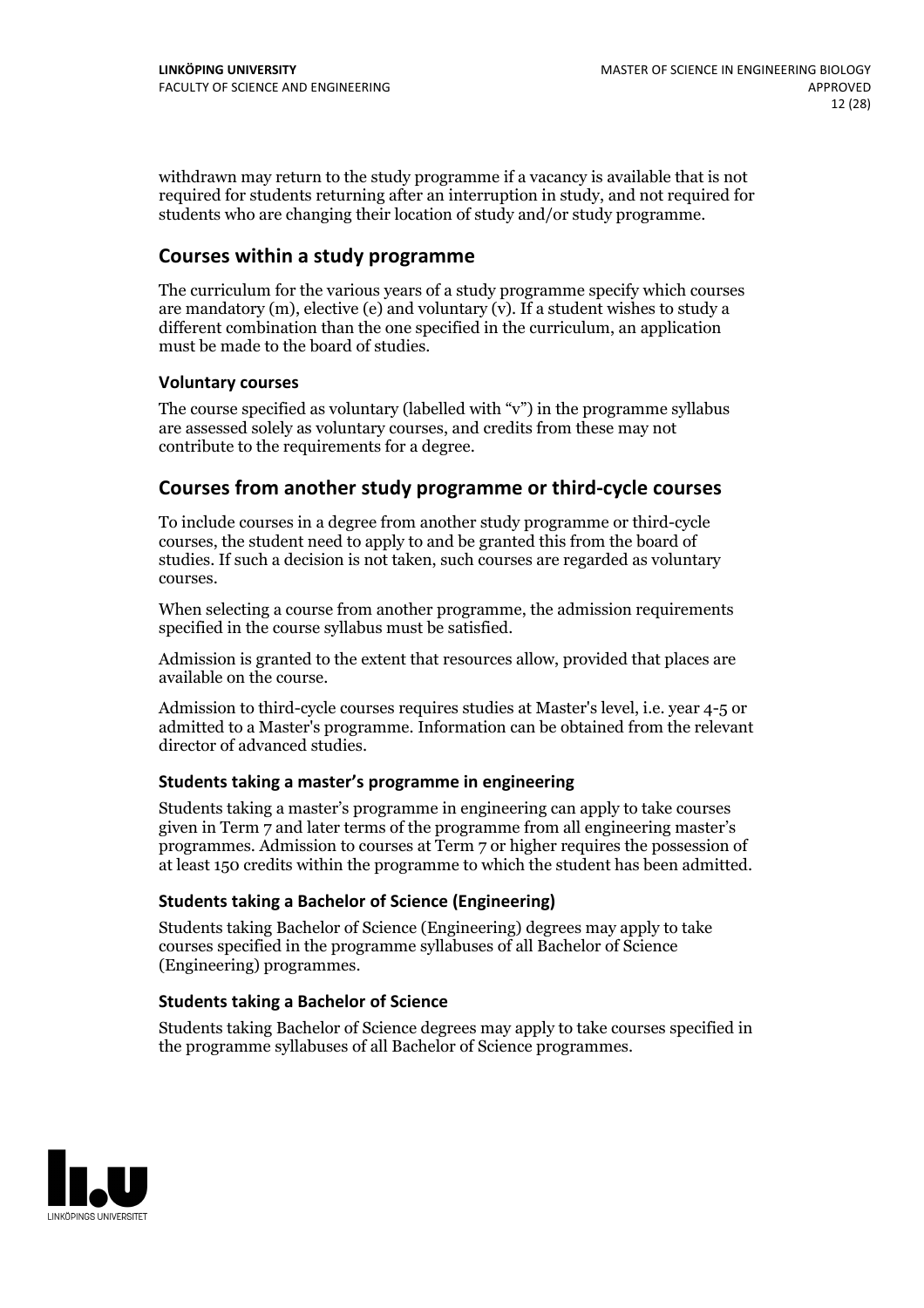### **Single-subject courses, courses from other faculties, or other Higher Education Institutions**

To include single-subject courses, courses from another faculty, or courses from other Higher Education Institutions in a degree, the student need to apply to and be granted this from the board of studies.

### **Registration for programme courses**

Registration for courses that are given as part of a study programme must be made during the specified period, which has been preliminarily set to 1-10 April for the autumn term, and 1-10 October for the spring term. Information about course registration is published on the Study councellors webpages or in programme rooms, sent to students by email, and disseminated at scheduled information meetings.

### **Registration for programme courses as single-subject courses**

Admission to a programme course as a single-subject subject course may take place only if sufficient resources and space on the course are available. Furthermore, the applicant must satisfy the entry requirements for the relevant course.

In the event of a scarcity of resources, the board of LiTH can decide to limit the possibilities of taking courses that are part of a programme as freestanding courses.

### **Study planning**

Students who require support in planning their continued studies can contact the study guidance counsellor of the programme. Study planning involves the student and the study guidance counsellor together drawing up an individual plan for studies during the subsequent term. The individual plan may allow the student to deviate from the general curriculum.

Completed first-cycle courses are a precondition for successful studies at more advanced levels. For this reason, study planning is based on giving priority to courses from earlier years of study that have not been completed. If further capacity is available, new courses may be taken.

Study planning takes place on a regular basis if the student:

- does not satisfy the requirements for progression to later terms. In order for a student to be able to participate in courses from later years in such cases, a decision of exemption is required.<br>
• does not satisfy the requirements for starting a degree project.
- 

Other situations in which study planning may be required:

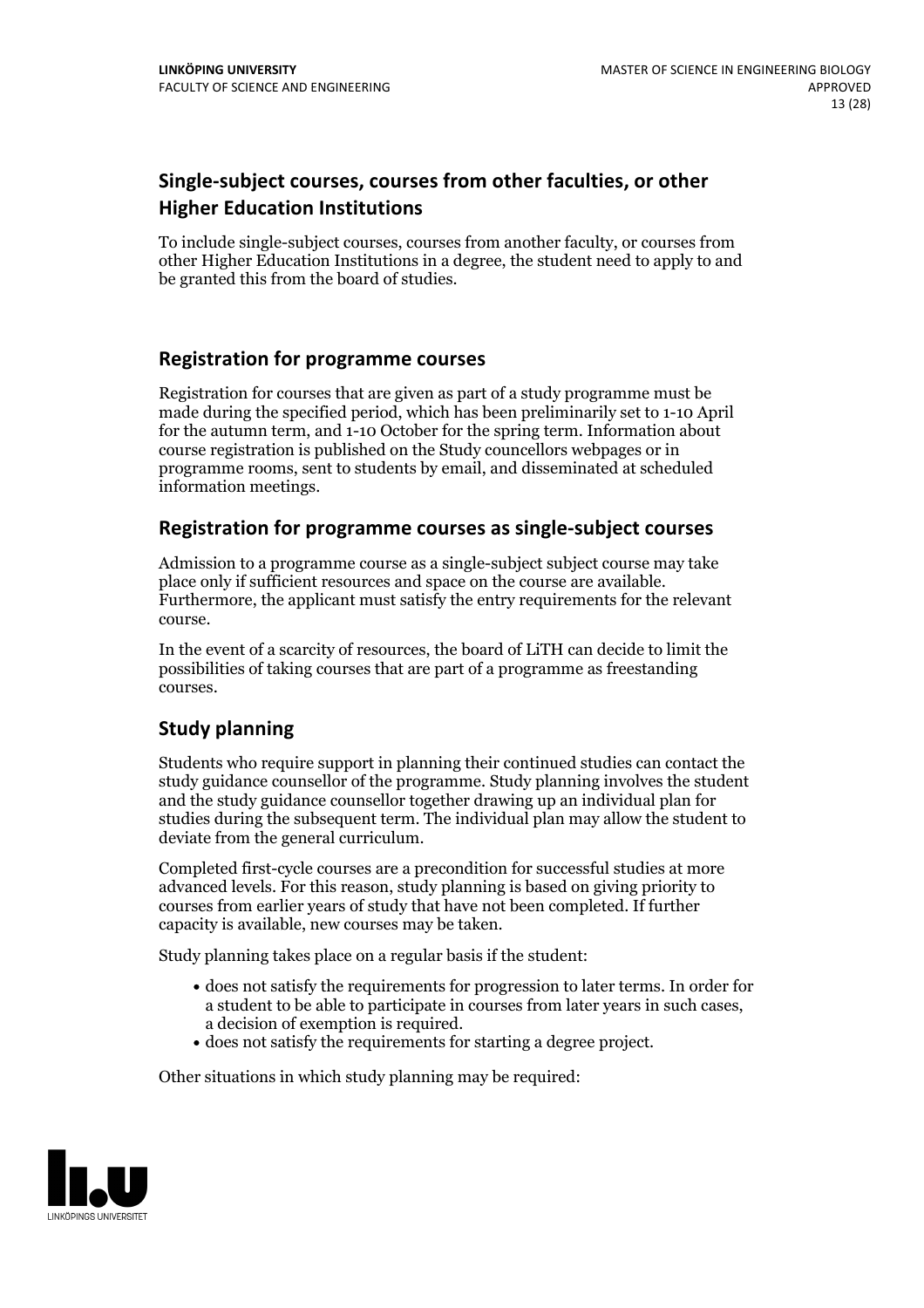- A student has fallen behind during the early part of a study programme and
- has failed to complete several courses.<br>• A student has not satisfied the entry requirements for a degree project<br>before term 6 of an engineering degree.
- A student has applied for admission to a later part of a programme.<br>• Studies have been carried out abroad.<br>• A study programme is to be resumed after an interruption.
- 
- 

In these cases the study guidance counsellor supports the student in planning the continued studies, also in situations in which the student can register for the relevant courses without the need for a special decision for the continued studies.

### **Part of education abroad**

Students can exchange study at LiTH for study at an institute of higher education abroad, and/or work on a degree project abroad.

In the event that study (courses) at LiTH are exchanged for study abroad, the faculty programme director is responsible for a decision about a preliminary individual study plan, which is to be drawn up in advance. After the exchange, the student apply to credit completed courses from the exchange into their degree. The guideline for credit assessment in an exchange is that the courses should be in line with the program's orientation.

Regulations for entry requirements, ranking and nomination for study abroad through LiTH's exchange agreements and for the compulsory study abroad period within Ii (Industrial Engineering and Management – International) and Yi (Applied Physics and Electrical Engineering – International) can be found at: http://styrdokument.liu.se/Regelsamling/Innehall/Utbildning\_pa\_grund- \_och\_avancerad\_niva/Tekniska\_fakulteten.

### **Course syllabus**

A syllabus must be established for each course. The syllabus specifies the aim and contents of the course, and the prior knowledge that a student must have in order to be able to benefit from the course.

### **Timetabling**

Courses are timetabled after a decision has been made for this course concerning its assignment to a timetable module.

#### **Interrupting a course**

The vice-chancellor's decision concerning regulations for registration, deregistration and reporting results (Dnr LiU-2015-01241) states that interruptions in study are to be recorded in Ladok. Thus, all students who do not participate in a course for which they have registered must record the interruption, such that the registration on the course can be removed.

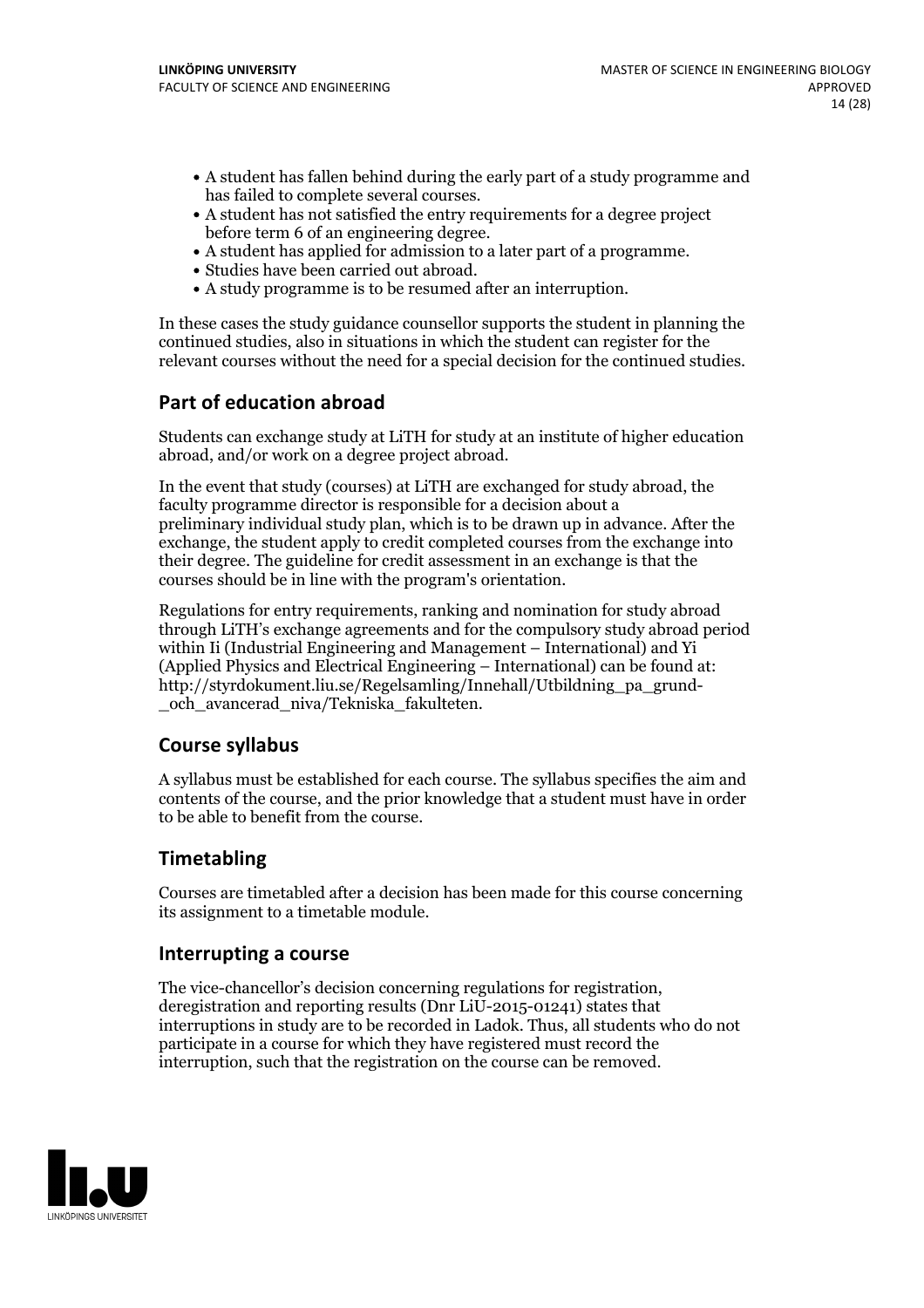Deregistration from a course is carried out using a web-based form: https://www.lith.liu.se/for-studenter/kurskomplettering?l=en.

### **Cancelled courses**

Courses with few participants (fewer than 10) may be cancelled or organised in a manner that differs from that stated in the course syllabus. The Dean is to deliberate and decide whether a course is to be cancelled or changed from the course syllabus.

### **Guidelines relatingto examinations and examiners**

For details, see Guidelines for education and examination for first-cycle and second-cycle education at Linköping University, http://styrdokument.liu.se/Regelsamling/VisaBeslut/917592.

An examiner must be employed as a teacher at LiU according to the LiU Regulations for Appointments

(https://styrdokument.liu.se/Regelsamling/VisaBeslut/622784). For courses in second-cycle, the following teachers can be appointed as examiner: Professor (including Adjunct and Visiting Professor), Associate Professor (including Adjunct), Senior Lecturer (including Adjunct and Visiting Senior Lecturer), Research Fellow, or Postdoc. For courses in first-cycle, Assistant Lecturer (including Adjunct and Visiting Assistant Lecturer) can also be appointed as examiner in addition to those listed for second-cycle courses. In exceptional cases, a Part-time Lecturer can also be appointed as an examiner at both first- and second cycle, see Delegation of authority for the Board of Faculty of Science and Engineering.

### **Forms of examination**

#### **Examination**

Written and oral examinations are held at least three times a year: once immediately after the end of the course, once in August, and once (usually) in one of the re-examination periods. Examinations held at other times are to follow a decision of the board of studies.

Principles for examination scheduling for courses that follow the study periods:

- courses given in VT1 are examined for the first time in March, with re-examination in June and August
- courses given in VT2 are examined for the first time in May, with re-examination in August and October
- courses given in HT1 are examined for the first time in October, with re-examination in January and August
- courses given in HT2 are examined for the first time in January, with re-examination in March and in August.

The examination schedule is based on the structure of timetable modules, but

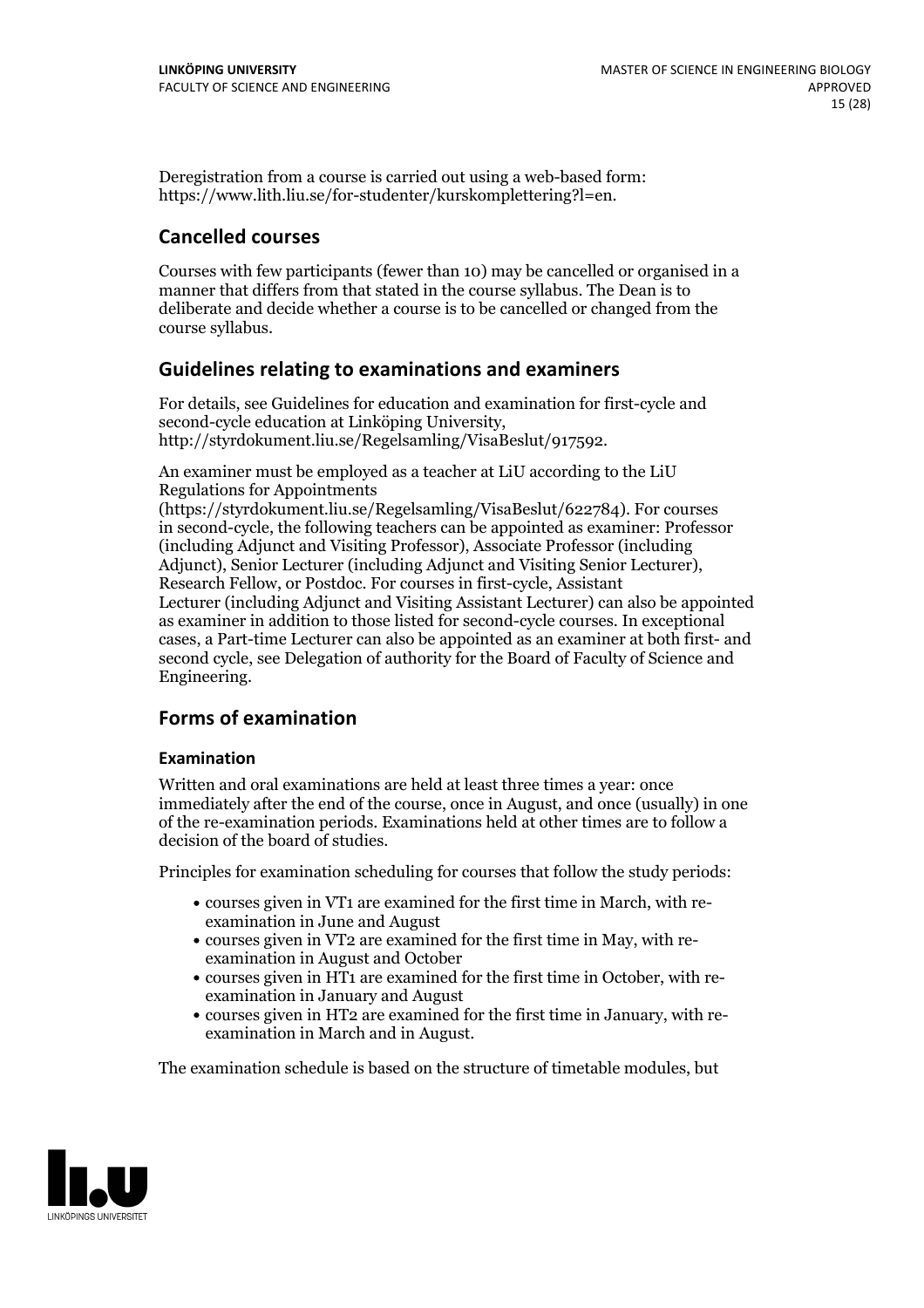there may be deviations from this, mainly in the case of courses that are studied and examined for several programmes and in lower grades (i.e. 1 and 2).

Examinations for courses that the board of studies has decided are to be held in alternate years are held three times during the school year in which the course is given according to the principles stated above.

Examinations for courses that are cancelled or rescheduled such that they are not given in one or several years are held three times during the year that immediately follows the course, with examination scheduling that corresponds to the scheduling that was in force before the course was cancelled or rescheduled.

When a course is given for the last time, the regular examination and two re-<br>examinations will be offered. Thereafter, examinations are phased out by offering three examinations during the following academic year at the same times as the examinations in any substitute course. If there is no substitute course, three examinations will be offered during re-examination periods during the following academic year. Other examination times are decided by the board of studies. In all cases above, the examination is also offered one more time during the academic year after the following, unless the board of studies decides otherwise.

If a course is given during several periods of the year (for programmes, or on different occasions for different programmes) the board or boards of studies determine together the scheduling and frequency of re-examination occasions.

#### **Registration for examination**

In order to take an examination, a student must register in advance at the Student Portal during the registration period, which opens 30 days before the date of the examination and closes 10 days before it. Candidates are informed of the location of the examination by email, four days in advance. Students who have not registered for an examination run the risk of being refused admittance to the examination, if space is not available.

Symbols used in the examination registration system:

\*\* denotes that the examination is being given for the penultimate time.

\* denotes that the examination is being given for the last time.

#### **Code of conduct for students during examinations**

Details are given in a decision in the university's rule book: http://styrdokument.liu.se/Regelsamling/VisaBeslut/622682.

#### **Retakes for higher grade**

Students at the Institute of Technology at LiU have the right to retake written examinations and computer-based examinations in an attempt to achieve a higher grade. This is valid for all examination components with code "TEN" and "DAT". The same right may not be exercised for other examination components, unless otherwise specified in the course syllabus.

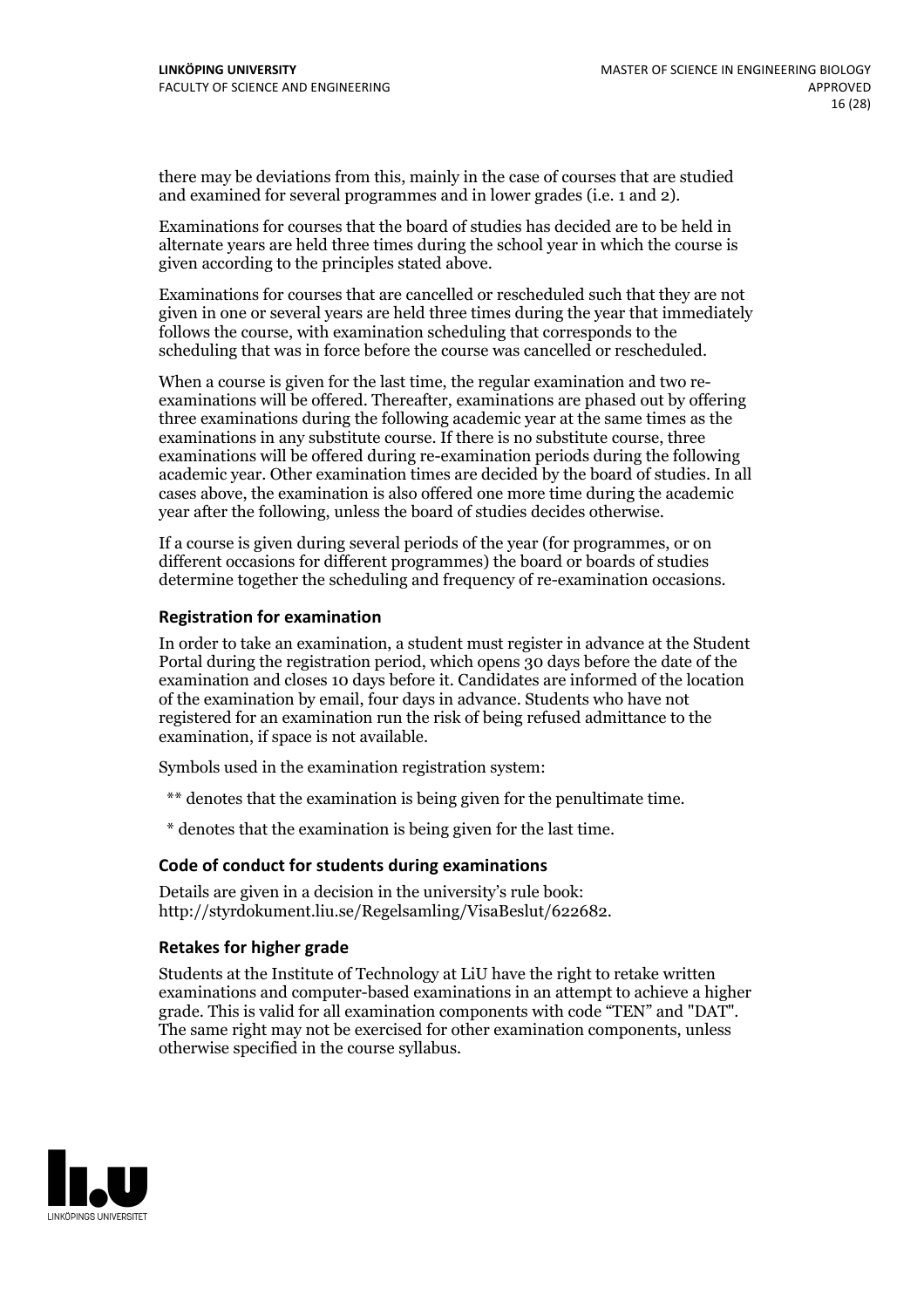A retake is not possible on courses that are included in an issued degree diploma.

#### **Retakes of other forms of examination**

Regulations concerning retakes of other forms of examination than written examinations and computer-based examinations are given in the LiU guidelines for examinations and examiners, http://styrdokument.liu.se/Regelsamling/VisaBeslut/917592.

#### **Plagiarism**

For examinations that involve the writing of reports, in cases in which it can be assumed that the student has had access to other sources (such as during project work, writing essays, etc.), the material submitted must be prepared in accordance with principles for acceptable practice when referring to sources (references or quotations for which the source is specified) when the text, images, ideas, data, etc. of other people are used. It is also to be made clear whether the author has reused his or her own text, images, ideas, data, etc. from such as degree projects, project reports, etc. (this is sometimes known as "self-<br>plagiarism").

A failure to specify such sources may be regarded as attempted deception during examination.

#### **Attempts to cheat**

In the event of <sup>a</sup> suspected attempt by <sup>a</sup> student to cheat during an examination, or when study performance is to be assessed as specified in Chapter <sup>10</sup> of the Higher Education Ordinance, the examiner is to report this to the disciplinary board of the university. Possible consequences for the student are suspension from study and a formal warning. More information is available at https://www.student.liu.se/studenttjanster/lagar-regler-rattigheter?l=en.

#### **Grades**

The grades that are preferably to be used are Fail (U), Pass (3), Pass not without distinction  $(4)$  and Pass with distinction  $(5)$ .

- 1. Grades U, 3, 4, 5 are to be awarded for courses that have written examinations. 2. Grades Fail (U) and Pass (G) may be awarded for courses with <sup>a</sup> large
- degree of practical components such as laboratory work, project work and group work. 3. Grades Fail (U) and Pass (G) are to be used for degree projects and other
- independent work.

#### **Examination components**

- 1. Grades U, 3, 4, <sup>5</sup> are to be awarded for written examinations (TEN). 2. Examination components for which the grades Fail (U) and Pass (G) may be
- awarded are laboratory work (LAB), project work (PRA), preparatory written examination (KTR), oral examination (MUN), computer-based examination (DAT), home assignment (HEM), and assignment (UPG).

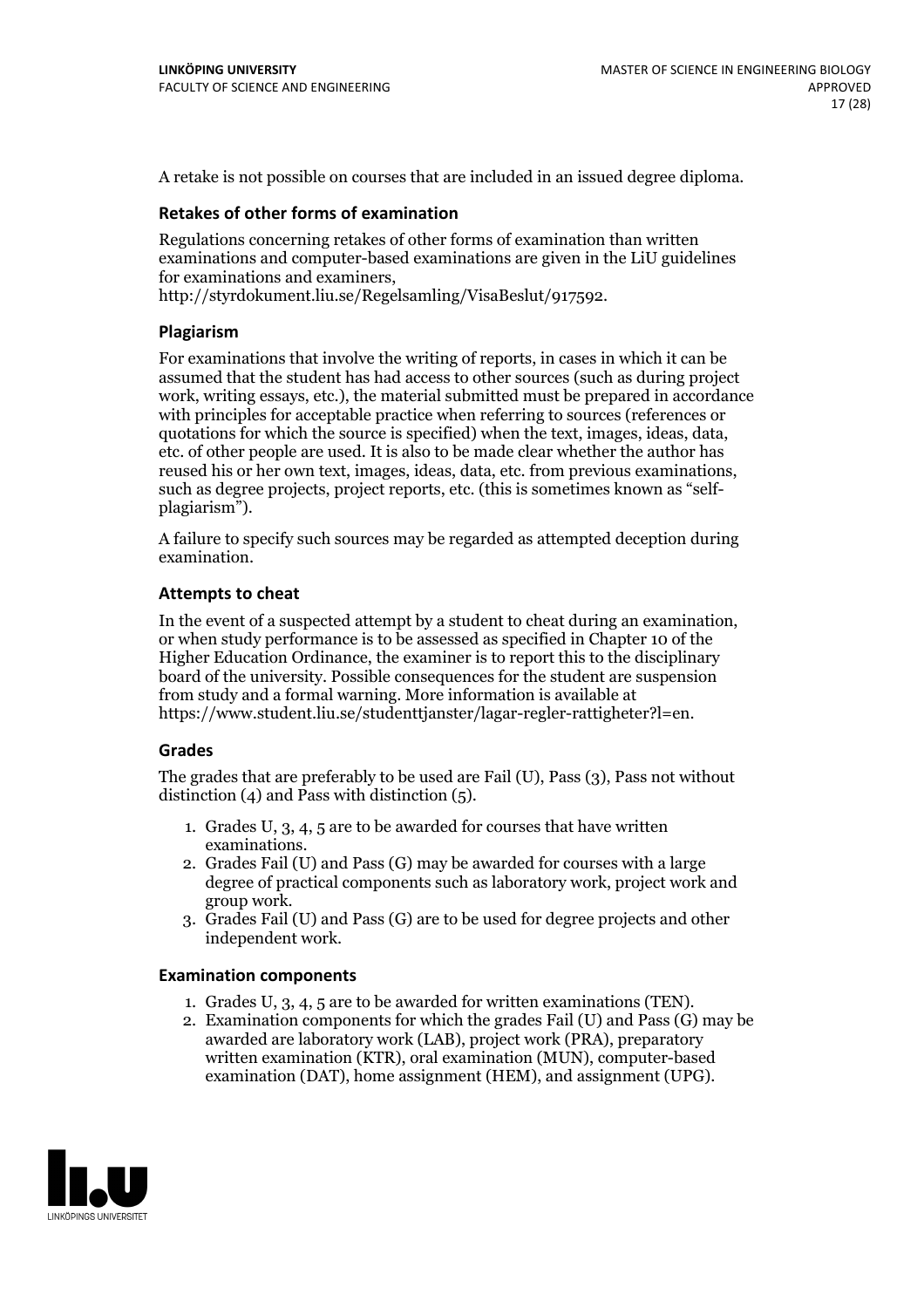- 3. Students receive grades either Fail (U) or Pass (G) for other examination components in which the examination criteria are satisfied principally through active attendance such as other examination (ANN), tutorial group (BAS) or examination item (MOM). 4. Grades Fail (U) and Pass (G) are to be used for the examination
- components Opposition (OPPO) and Attendance at thesis presentation (AUSK) (i.e. part of the degree project).

For mandatory components, the following applies: If special circumstances prevail, and if it is possible with consideration of the nature ofthe compulsory component, the examiner may decide to replace the compulsory component with another equivalent component. (In accordance with the LiU Guidelines for education and examination for first-cycle and second-cycle education at Linköping University, http://styrdokument.liu.se/Regelsamling/VisaBeslut/917592).

For written examinations, the following applies: If the LiU coordinator for students with disabilities has granted a student the right to an adapted examination for a written examination in an examination hall, the student has the right to it. If the coordinator has instead recommended for the student an adapted examination or alternative form of examination, the examiner may grant this if the examiner assesses that it is possible, based on consideration of the course objectives. (In accordance with the LiU Guidelines for education and examination for first-cycle and second-cycle education at Linköping University, http://styrdokument.liu.se/Regelsamling/VisaBeslut/917592).

The examination results for a student are reported at the relevant department.

### **Regulations (applyto LiU in its entirety)**

The university is a government agency whose operations are regulated by legislation and ordinances, which include the Higher Education Act and the Higher Education Ordinance. In addition to legislation and ordinances, operations are subject to several policy documents. The Linköping University rule book collects currently valid decisions of a regulatory nature taken by the university board, the vice-chancellor and faculty/department boards.

LiU's rule book for education at first-cycle and second-cycle levels is available at http://styrdokument.liu.se/Regelsamling/Innehall/Utbildning\_pa\_grund- \_och\_avancerad\_niva.

### **Degree project for Master's Degree in Engineering 300 credits, Master** of Science (Two years), Master of Philosophy (Two years), **Master** of Science (One year), and master's degrees without **prefix**

General provisions for the degree project are given here. A specific board of studies may have supplementary regulations that are specific for a study programme. These are specified, where relevant, in the syllabus for the field of

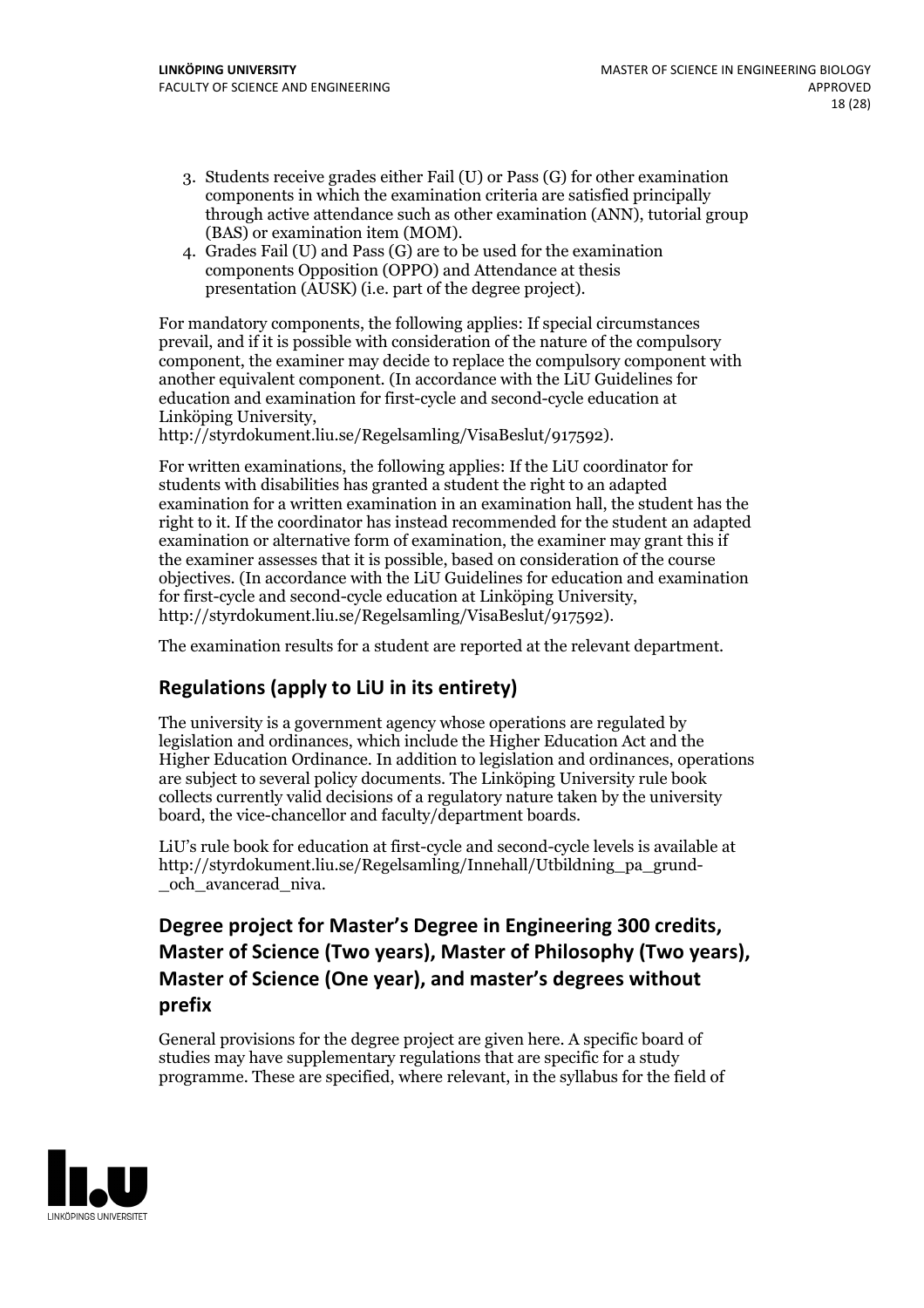education and/or the degree project. Information and links to course syllabuses, registration, reflection documents, etc. can be found at https://www.lith.liu.se/examensarbete/examensarbete?l=en.

#### **General provisions**

To be awarded a Master's Degree in Engineering 300 credits, Master of Science (Two years), Master of Philosophy (Two years), Master of Science (One year), or master's degree without prefix a student must carry out an approved degree project. The components of the degree project are described in the relevant course syllabus.

#### **Aim**

The aim of the degree project is described in the relevant course syllabus, https://www.lith.liu.se/examensarbete/examensarbete?l=en. Links to respective Civiling enjörsutbildning (only in Swedish), Högskoleing enjörsutbildning (only in Swedish), Kandidatutbildning (only in Swedish).

#### **Extent**

Requirements for the extent of the degree project for each type of degree are given in the syllabus of the study programme.

#### **Locations for a degree project**

The work is carried out in the form of:

- an internal degree project located at one of the participating departments at LiU
- an external degree project located at a company, government agency, or other organisation in Sweden or abroad, that an examiner has assessed is able to manage a degree project that satisfies the requirements, or
- a degree project within an exchange agreement in association with study abroad, whereby all study results are to be credited to the student by the relevant board of studies.

The main subject areas that are permitted within each study programme are described in the programme syllabus. Any individual subjects that may be relevant to the main subject area are to be determined by the relevant board of studies.

The examiner for a degree project within a certain subject area are determined by the board of studies that is responsible for general degrees within the main subject area. An up-to-date list is given

at https://www.lith.liu.se/examensarbete/examensarbete?l=en.

#### **Degree projects within agreements relatingto study abroad**

During study abroad that takes place within the framework of an agreement, the provisions of the host institute relating to degree projects are applied. The student is to consult the board of studies and together ensure that the proposed degree project is carried out in a main subject area that is permitted within the study

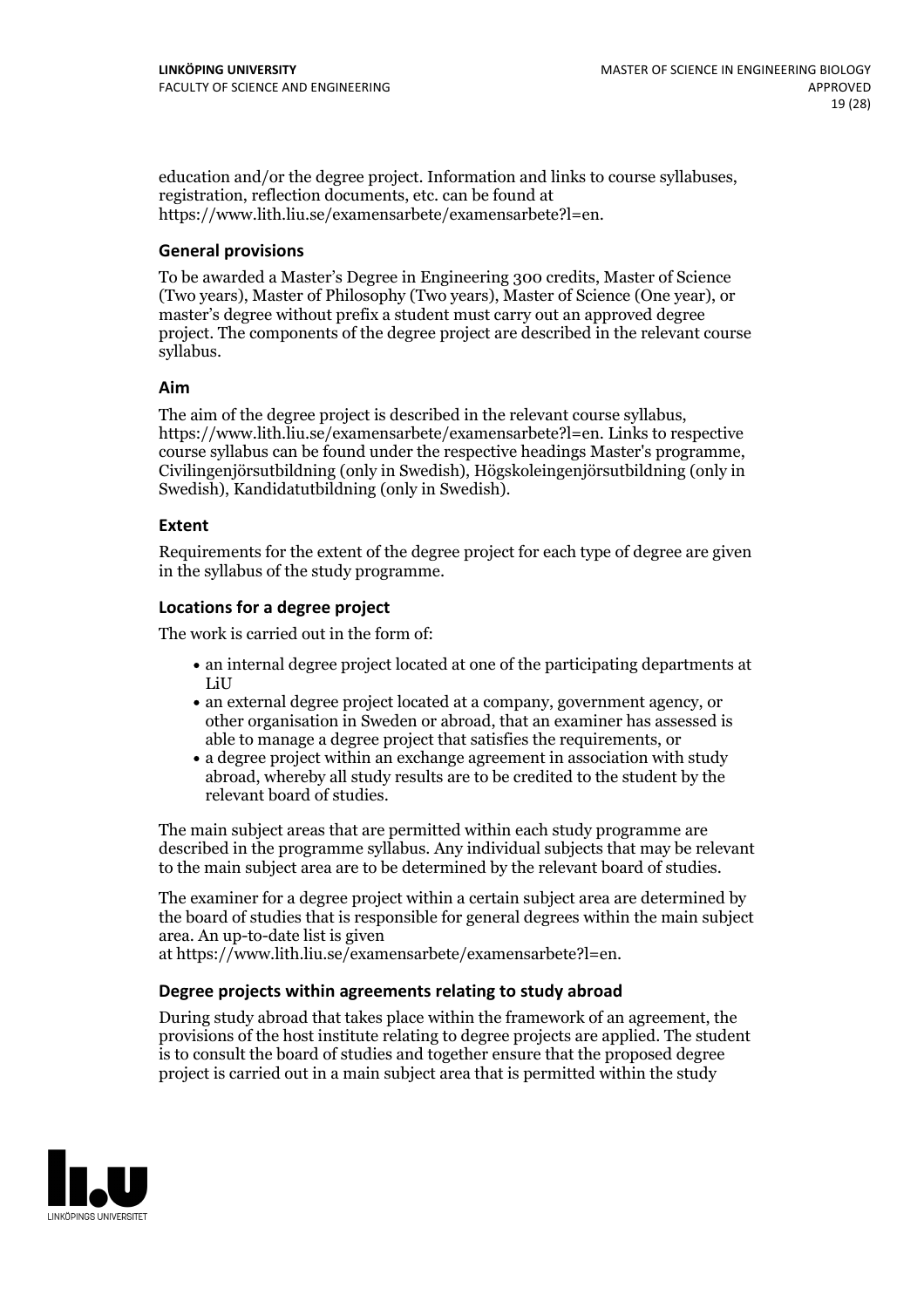programme. Approved main subject areas for degree projects are specified in the syllabus for the relevant programme.

A certificate confirming that the degree project has been approved and a copy of the degree project thesis (in PDF format) are to be submitted to the relevant board of studies.

#### **Selection of degree project**

A degree project is to be selected in consultation with an examiner, who is also responsible that the specialisation, extent and level of the project satisfy the requirements specified in the course syllabus.

In cases in which issues relating to work-related copyright, patenting or remuneration may arise, provisions governing these should be established in advance. A student working on a degree project may sign a confidentiality agreement in order to obtain access to confidential information necessary for the degree project. The supervisor and examiner, however, determine whether they are prepared to sign a confidentiality agreement, and thus the confidential information must not normally be of such nature that it is necessary to supervise or grade the work. The complete degree project thesis is to be published during the grading procedure, unless special circumstances prevent this. If any part of the thesis should not be published, this must be approved in advance by the examiner and the relevant head of department. Note that final decisions relating to confidentiality are taken by an administrative court.

#### **Commencement of a degree project**

Requirements that must be satisfied before a degree project can be started are given in the currently valid course syllabus, which can be obtained in the relevant programme syllabus at https://liu.se/studieinfo/en.

Notification of <sup>a</sup> degree project is to be carried outwhen the degree project starts, at https://www.lith.liu.se/for-studenter/anmalan-till-exjobb?l=en. Registration of the degree project is to take place before work commences.

Before the start of the degree project, the examiner is to ensure that the student satisfies the conditions for commencement of the degree project within the relevant main subject area. Support in this can be obtained from the study guidance counsellor, who checks the general requirements for starting the degree project.

The student is also to notify the relevant department of the start of the degree project.

#### **Degree projects in collaboration with another student**

In cases in which two students carry out a degree project together, the contribution of each student is to be specified. The extent of the work is to correspond to the extent of two individual projects. The examiner is to ensure that each student has contributed in a satisfactory manner to the work, and that each student satisfies the requirements for achieving a Pass grade for the degree

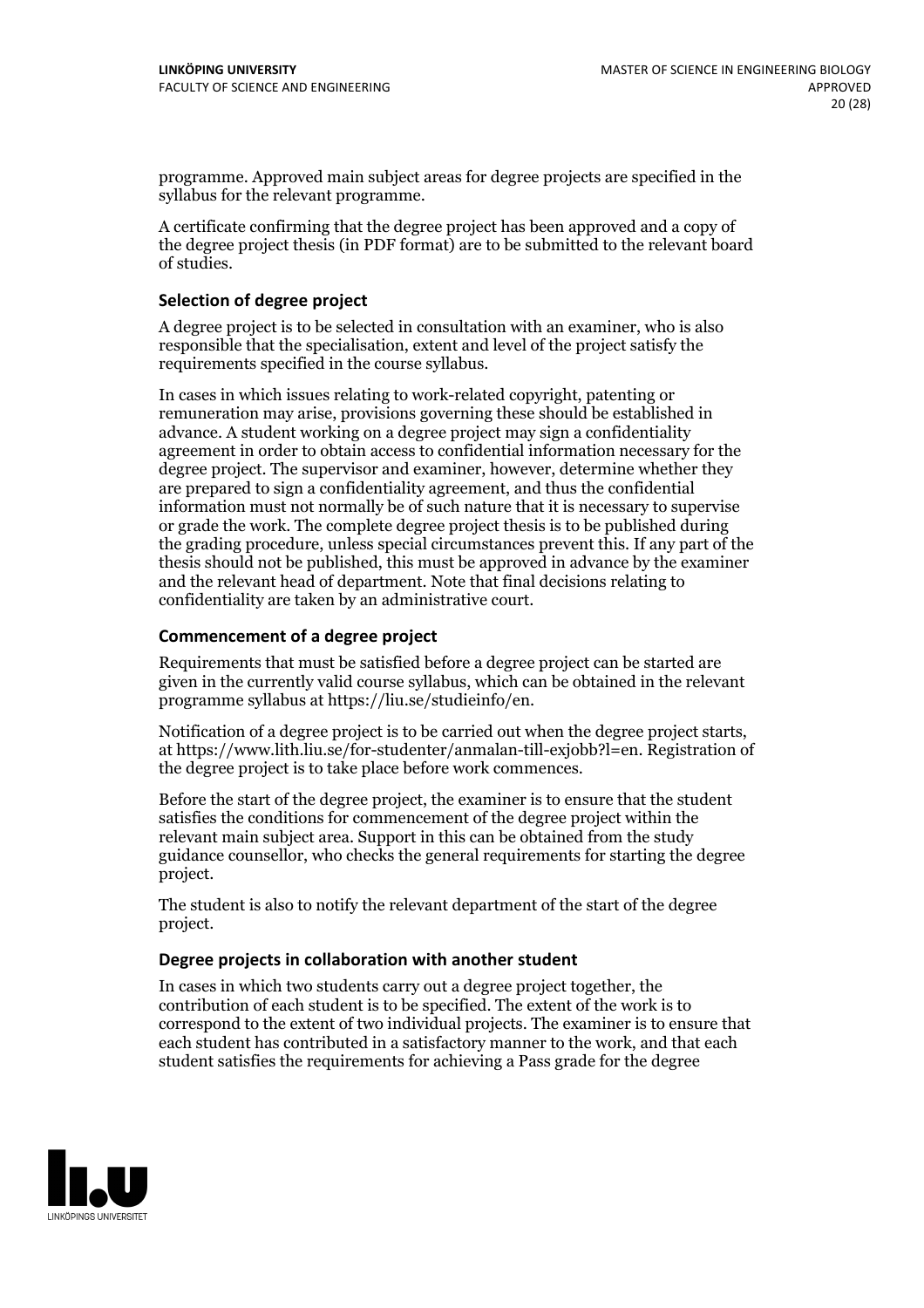project.

Degree projects carried out in collaboration between more than two students are not permitted.

#### **Examiners**

The examiner must be employed as a teacher at LiU according to the LiU Regulations for Appointments

(https://styrdokument.liu.se/Regelsamling/VisaBeslut/622784). The following teachers can be appointed as examiner: Professor (including Adjunct and Visiting Professor), Associate Professor (including Adjunct), Senior Lecturer (including Adjunct and Visiting Senior Lecturer), Research Fellow, or Postdoc. The examiner must also have the expertise required to examine degree projects within the relevant main subject area, and be appointed by the board of studies. The board of studies can also appoint emerita/emeritus as examiner for a single thesis work.

The examiner is to:

- ensure before the start of the degree project that the student satisfies the conditions for commencement of the degree project within the relevant main subject area. The study guidance counsellor is to check whether the commencement criteria are satisfied and inform the examiner of this
- check whether special admission requirements (where relevant) are satisfied, for example that the student can demonstrate a certain degree of in-depth knowledge within the field relevant for the degree project
- determine the specialisation and principal work of the degree project, based on an assessment of whether the degree project will result in the learning outcomes of the course syllabus being satisfied
- pass/fail the planning report
- pass/fail the mid-way assessment
- be responsible that the supervisor or supervisors carry out their duties
- in conjunction with the planning report, check that the student has registered for the degree project
- approve the work for presentation
- before the presentation, check that the proposed opponent satisfies the conditions for commencement of the degree project and has attended three thesis presentations
- pass/fail the presentation and the opposition to it
- approve a concluding reflection document
- ensure that a degree project that has been passed satisfies the learning outcomes of the course syllabus and other requirements, and award a grade to the degree project (either  $G = Pass$ , or  $U = Fail$ ).

In cases in which a degree project is carried out jointly by two students with different main subject areas, one examiner in each main subject area must be appointed, where this is necessary.

#### **Supervisors**

A student working on a degree project is to have access to an internal supervisor at

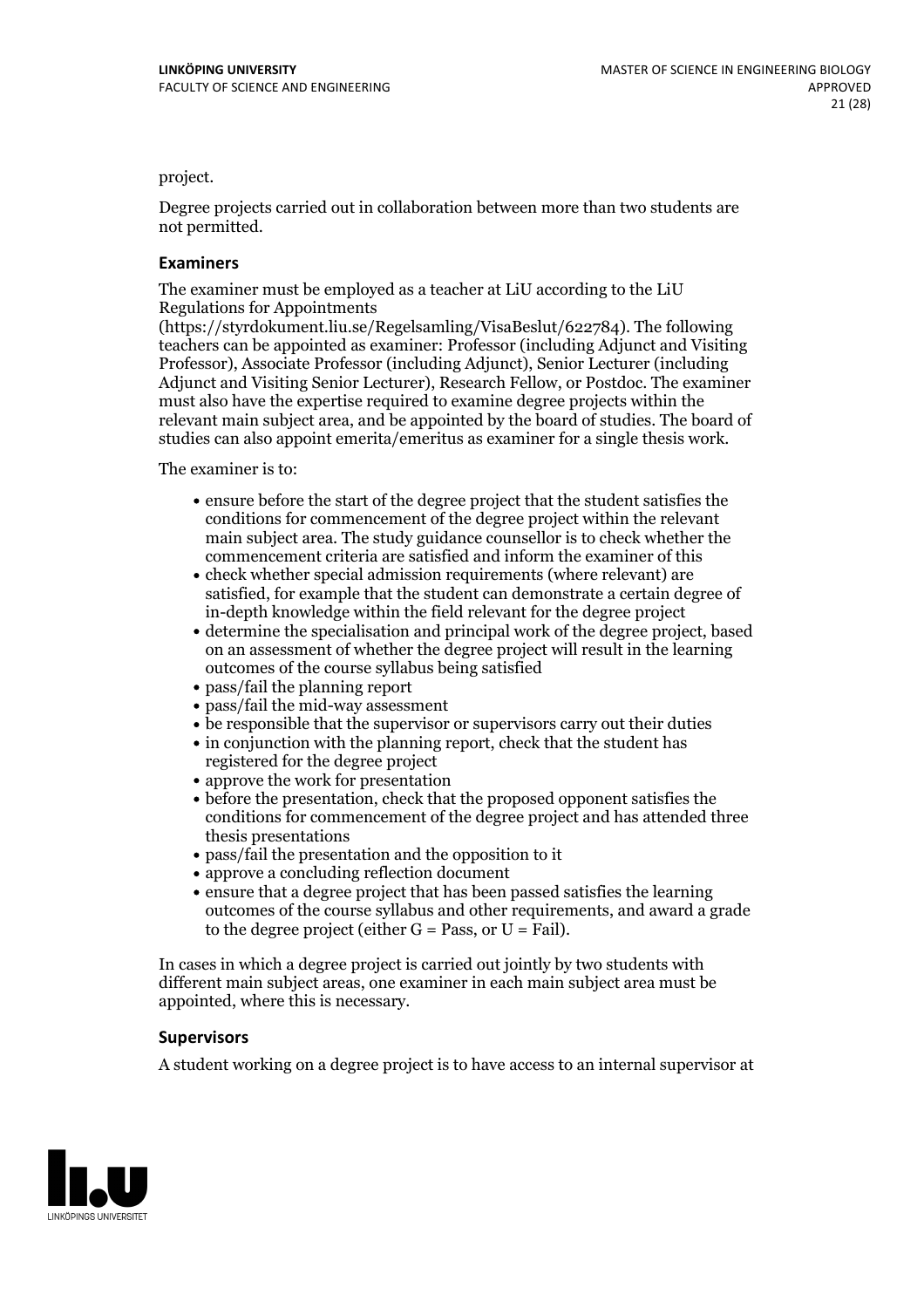the department at which the degree project has been registered. The internal supervisor is to have a degree that corresponds at least to the level of the degree project to be supervised. The internal supervisor may, in exceptional circumstances, be the same individual as the examiner. A decision of whether to allow this in a particular case is to be made by the relevant board of studies before the degree project is started.

The supervisor is to ensure that the student obtains help with:

- expert support in general questions related to methods, specialist knowledge of the subject, and writing the thesis
- problem formulation, and setting the limits of the work
- scheduling and planning work, and selection of appropriate methods.

If the degree project is being carried out outside of LiTH, an external supervisor from the commissioner is to be appointed.

#### **Planning report**

During the first weeks of the degree project, the student is to draw up a planning report that contains:

- $\bullet$  a preliminary title of the degree project
- a preliminary statement of the research question, against the background of a literature search
- a preliminary description of the approach to be taken
- planned literature foundation
- a schedule for the execution of the degree project, including suggested dates for the mid-way assessment and presentation.

Formulation of the research question is to be bounded, realistic and viewed from a perspective ofsocietal or commercial benefit. The term "societal" is to be understood here to include universities and university colleges.

#### **Mid-way assessment**

Approximately half-way through the degree project, the student is to describe to the examiner at a mid-way assessment how the work is progressing relative to the planning report. The supervisor should also participate. The form of the mid-way assessment may be anything from an oral presentation to a public seminar. The conclusion of the mid-way assessment may be one of three possibilities:

- 1. The work has been carried out essentially as planned, and can continue as planned. The mid-way assessment has been passed.
- 2. The work has been carried out with certain deviations from the planning report. It is, however, believed that it will be possible to complete the work with minor adjustments to the formulation of the research question,<br>approach and/or schedule. The mid-way assessment has been passed.<br>3. The work has deviated from the planning report in a significant manner,<br>and there is
- assessment has been failed. A new planning report must be drawn up and a new mid-way assessment carried out.

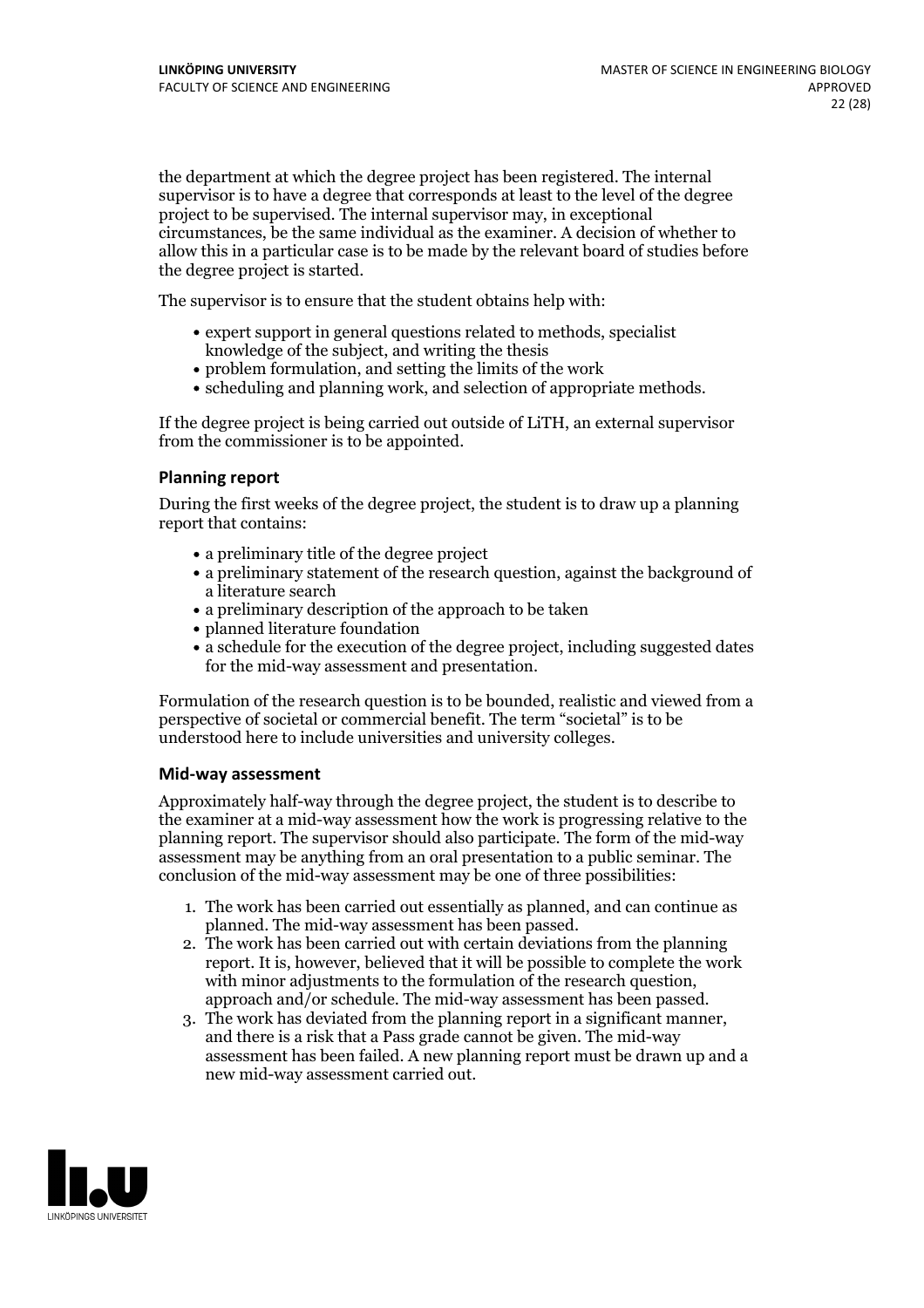#### **Reporting**

Both oral and written reports of the degree project are to be made, in Swedish or English. For the international Master's programmes, both the oral and written examination should be made in English. The board of studies can allow the reporting to be carried out in another language than Swedish or English.

The oral presentation is to take place in public, unless there are special grounds that this should not be done. The written report is to be in the form of a professionally produced degree project thesis. The presentation and thesis are to follow the instructions given below.

#### **Presentation**

The oral presentation is to take place when the examiner considers that the work has been completed and is ready to be presented. The presentation is to take place at LiTH at a time when other students can attend. This means that the presentation can take place on a date that the student has agreed with the examiner, normally between the re-examination period in August and midsummer, and after the student has attended three thesis presentations.

The oral presentation is to describe the background to the problem that has been studied, describe the methods used, and present the results and conclusions. The presentation is to be at a level suitable for everyone present, not just for specialists. After the oral presentation, the student is to counter any criticism that the opponent may raise, and allow other participants to pose questions. The presentation and the opposition are to be approved by the examiner. When any required adjustments of the thesis have been made, the reflection document has been approved, and the student has functioned as an opponent for another degree project, the degree project is reported as a passed course and the credits can be used to satisfy the requirements for a qualification.

#### **Degree project thesis**

The written degree project report is to be professionally written and comprehensive, and it is to demonstrate a scientific approach. The report must be prepared in accordance with principles for acceptable practice when referring to sources (references or quotations for which the source is specified) when the text, images, ideas, data, etc., of other people are used. It is also to be made clear whether the author has reused his or her own text, images, ideas, data, etc. from previous examinations, such asundergraduate work, project reports, etc. (This is sometimes known as "self-plagiarism".) A failure to specify such sources may be regarded as attempted deception during examination.

The contents are to be easy to understand, and the way in which material is presented is important. It must describe the background to the project and the formulation of the research question. The choice of approach is to be clearly explained, and the thesis should make clear the coupling between the results and the conclusions. Commonly accepted scientific methods are to be used for processing the results. The discussion is to be comprehensive, and demonstrate that the student masters analytical thought processes. The thesis is to demonstrate good mastery of the literature in the field, and include an abstract. Theses that are

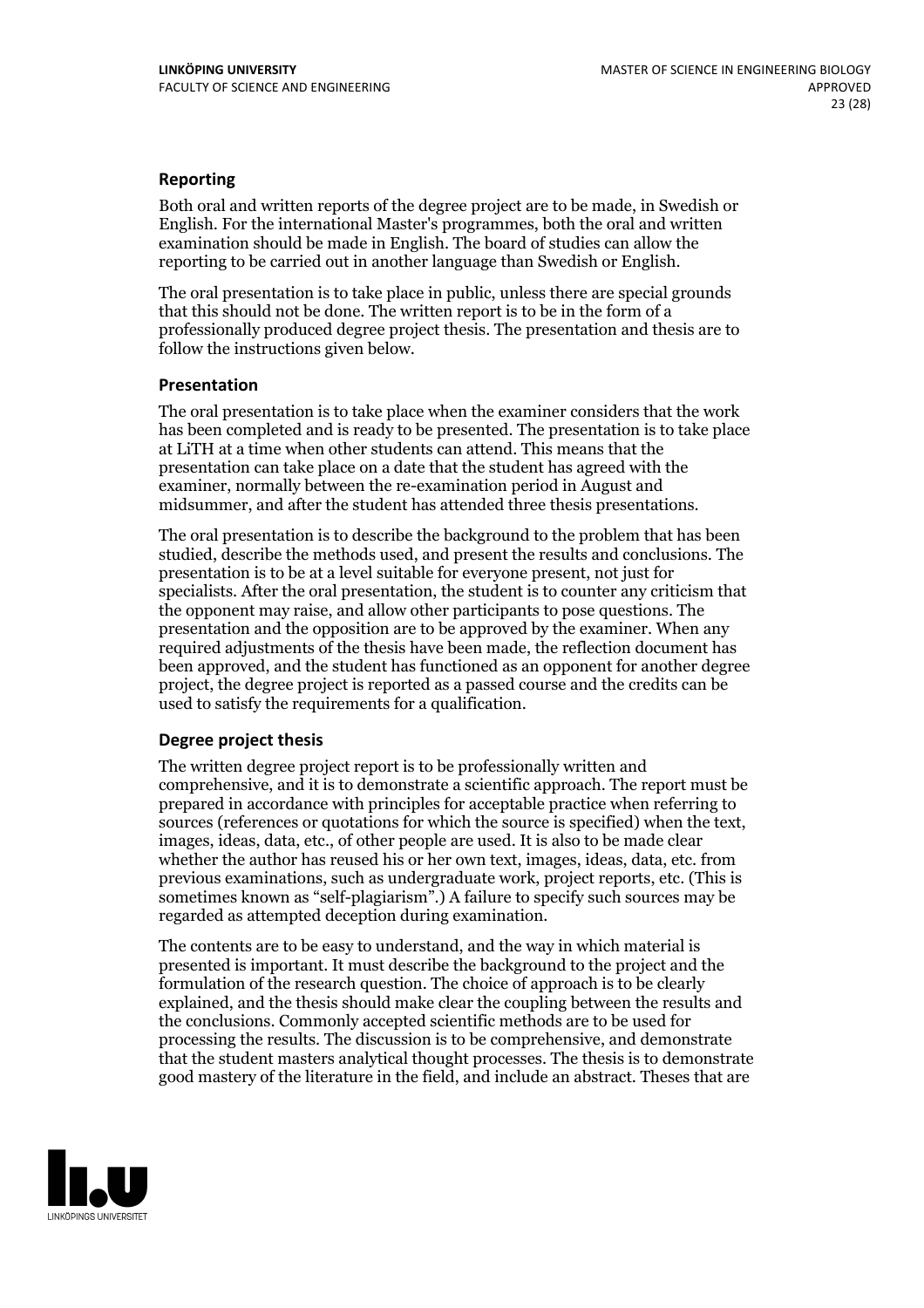principally written in Swedish should contain a summary in English. A publication-ready manuscript and a reflection document covering the work undertaken are to be submitted to the examiner within 10 days after the oral presentation. The examiner may grant an exemption from this requirement. If final versions of the required documents are not submitted as stipulated, the examiner may determine that the presentation is to be rescheduled.

The Faculty of Science and Engineering (Institute of Technology) at Linköping University recommends that degree project theses be published.

#### **Opposition**

An oral opposition is to be carried out either before or after the student presents his or her thesis. The opponent must satisfy the same requirements for the number and level of credits gained as those of the student's degree project. The opponent must also have attended three thesis presentations as a member of the audience. Acting as an opponent during the thesis presentation of another student is subject to points-based assessment as described in the course syllabus.

The opponent is to:

- discuss and comment on the selection of methods, results and (where relevant) data processing, conclusions, possible alternative solutions and conclusions, and the management of literature
- comment on the general arrangement of the degree project thesis and related, formal aspects of style, and comment on the oral presentation technique
- illuminate the strengths and weaknesses of the thesis.

The duration of the opposition should be approximately the same as that of the presentation, and it is to include a discussion in which the student presenting the thesis replies to and comments on the criticism raised by the opponent.

Unless otherwise agreed, at least one week before the presentation the opponent is to present in writing to the examiner the important issues that will be discussed, and the structure ofthe opposition that will be taken. The opponent and the examiner discuss the structure that the opponent has drawn up.

In a normal case, the number of opponents will be the same as the number of respondents. In exceptional cases, the examiner may decide that this is not to be the case.

#### **Attendance at presentations**

A student is to attend presentations of degree project theses as described in the course syllabus. The presentations attended must be at the same level or a higher level than the degree project of the student.

It is advantageous that one of the presentations attended is a licenciate degree seminar or a doctoral disputation. The student is responsible for ensuring that a certification of attendance at the presentation is obtained and passed to the departmental administrator for registration in Ladok. Attendance at such

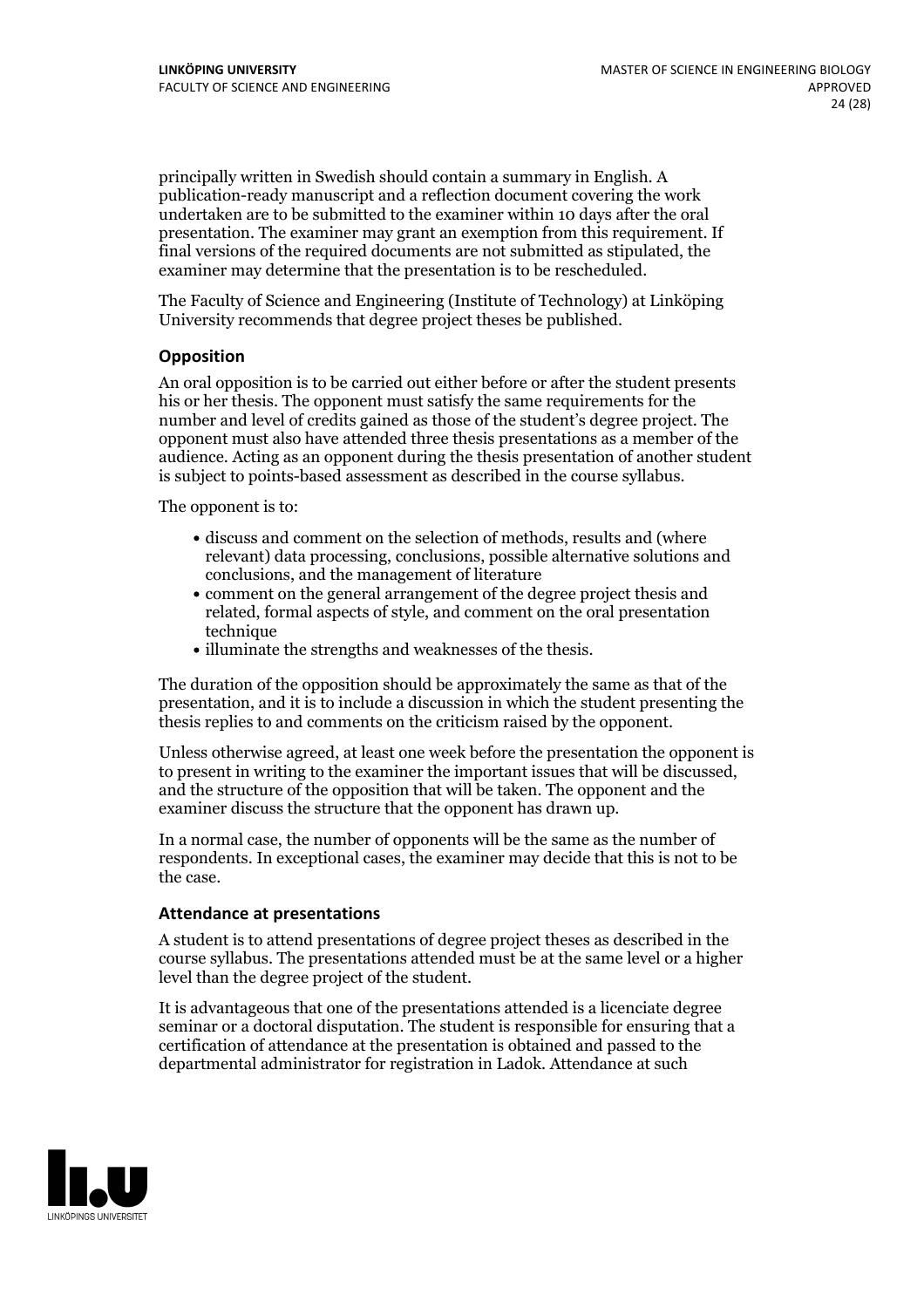presentations is a component of the degree work that is subject to points-based assessment.

The occasions on which a student attends presentations are to be completed before the student presents the degree project thesis. The course syllabus for the degree project describes the scheduling of the attendance at presentations.

#### **Reflection document**

A document reflecting on the work that has been carried outis to be submitted to the examiner within 10 working days of the oral presentation. Instructions for preparing a reflection document can be reached through https://www.lith.liu.se/examensarbete/reflektionsdokument?l=en.

#### **Grades**

The degree project is graded as either Pass or Fail. In order for a student to obtain a pass grade for the degree project, all components must be completed and be awarded a pass grade.

#### **Right to obtain supervision**

It is expected that the student complete and pass a degree project within specified time limits. The department is required to provide supervision for a maximum of 18 months after the student has registered the degree project in Ladok. The examiner may grant additional supervision after this period in special cases. If the examiner determines that supervision is to be ended, the degree project is to be awarded a Fail grade. The examiner does not have to fail the degree project if it is considered possible that the student can finish the thesis without further supervision.

If the degree project is awarded a Fail grade for the reason described above or for any other reason, the student is to be directed towards carrying out a further degree project.

#### **Quality assurance**

The relevant board of studies has overall responsibility for the quality of study programmes. This responsibility covers also degree projects. Quality assurance is to be carried out as determined by the faculty board.

#### **Exemptions**

If special circumstances apply, a board of studies may grant exemptions from the regulations specified above. The oral opposition, for example, may be replaced by an extensive written opposition, if the board of studies approves this

- for international students for whom special circumstances apply
- for other students for whom all other components of the qualification have been satisfied, the degree project thesis has been submitted, and special circumstances apply.

Written opposition may be carried out in one of the following ways:

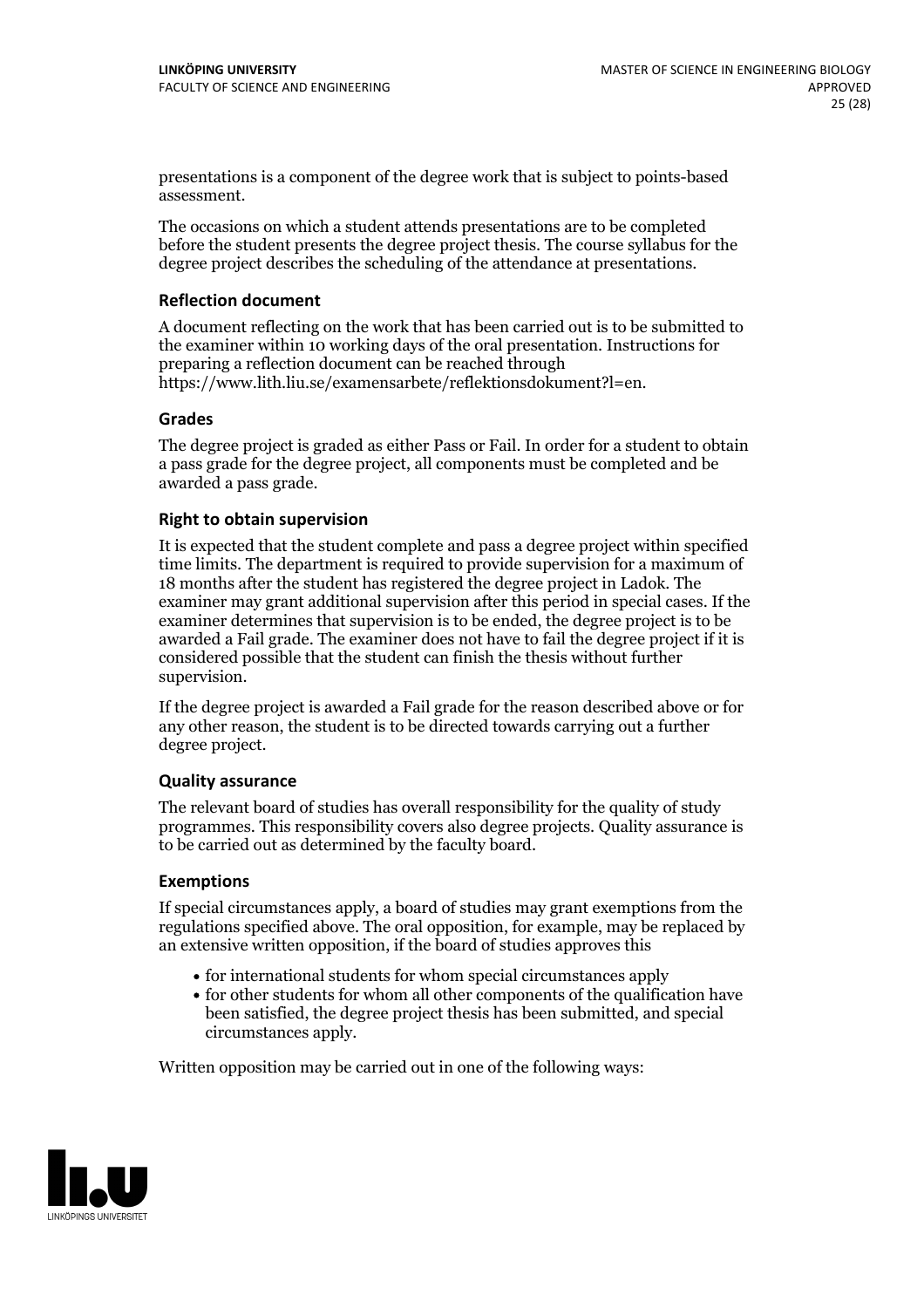- The student presents a written opposition to a degree project thesis that has been written by another student, whose examiner subsequently examines
- the opposition.<br>• The student's examiner requests that the student prepare a written opposition to a degree project thesis that has previously been examined by an examiner.

If written opposition is used, it is not necessary that the student prepare an introductory statement describing the structure.

The examiner applies to the board of studies for exemption regarding written opposition. The board of studies must approve that opposition may take place in written form, before it is carried out.

### **Degree projects (included in Term 6 of study programmes in engineering)**

#### **General provisions**

All study programmes in engineering (with the exception of the programme in Industrial Engineering and Management – International and the programme in Applied Physics and Electrical Engineering – International) have since 2014 included an obligatory degree project. The project undertaken may also be included as part of the Bachelor of Science (Technology). During Term 6 of each programme, one or several special courses are given that constitute degree projects. The syllabuses of these courses contain course-specific provisions, which are supplemented with the general provisions given below.

#### **Aim**

The degree project is to contribute to general and programme-specific objectives of the study programmes in engineering being achieved. Specific learning outcomes are given in the relevant course syllabus. In addition, the degree project has also the following learning outcomes, which are common to all degree project-<br>based courses at LiTH:

- Knowledge of the subject After carrying out the degree project, the student is expected to master the following:
	- $\circ$  integrating in a systematic manner the knowledge gained during the period of study
	- applying methodological knowledge and subject-specific knowledge within the main subject area
- $\circ$  assimilating the contents of relevant technical publications and relating the study to such contents.<br>• Personal and professional skills
	-
- After carrying out the degree project, the student is expected to possess the following skills:
	- $\circ$  formulating research questions and limiting the same, within a

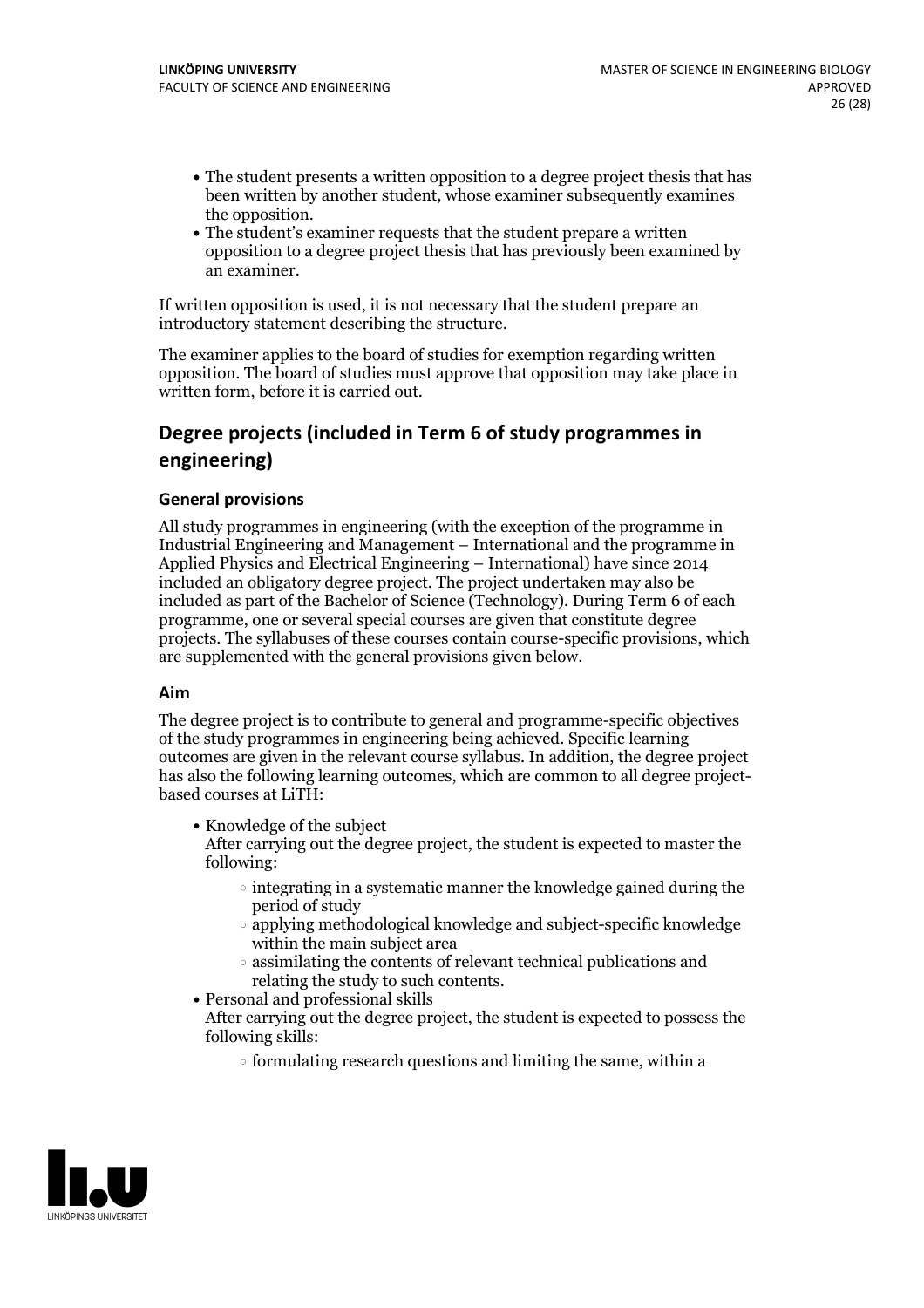specified time schedule

- $\circ$  seeking and evaluating scientific literature. <br> Working and communicating in a group
- 

After carrying out the degree project, the student is expected to possess the following skills:

- $\circ$  planning, executing and presenting independent work in the form of a project carried out in a group
- $\circ$  expressing oneself professionally, in writing and orally
- $\circ$  critically examining and discussing independent work presented in speech and in writing.
- $\bullet$  Engineering fundamentals

After carrying out the degree project, the student is expected to master the following:

- $\circ$  creating, analysing and/or evaluating technical solutions
- making assessments that consider relevant scientific, societal and ethical aspects.

#### **Degree projects undertaken while studying abroad**

During study abroad, an individual plan is to be drawn up together with the faculty programme director to determine how the requirements for a degree project in engineering can be satisfied.

#### **Commencing a degree project**

Before a student commences a degree project, the following requirements must be satisfied:

- The student must have a minimum of 90 credits obtained from courses from Terms 1-4 of the programme (courses taken voluntarily are not counted). This requirement must be satisfied before the end of the third week of study period 2 of the autumn term before the degree project is to be
- carried out.<br>• The student must have completed the subject-specific courses listed in the course syllabus for the relevant degree project course. This requirement must be satisfied before the end of the third week of study period 2 of the autumn term before the degree project is to be carried out.<br>• When assessing whether the requirements have been satisfied, individual
- decisions (such as those taken in association with admission to subsequent parts of the programme) are to be considered.

Registration for a degree project is carried out during the course registration period 1-10 October in the autumn before the degree project is to be undertaken.

#### **Forms of examination**

The examiner for the degree project is responsible for ensuring that examination takes place as specified by the course syllabus, and, where appropriate, carries out the duties of an examiner for degree projects.

The written report of the degree project corresponds to a degree project for a